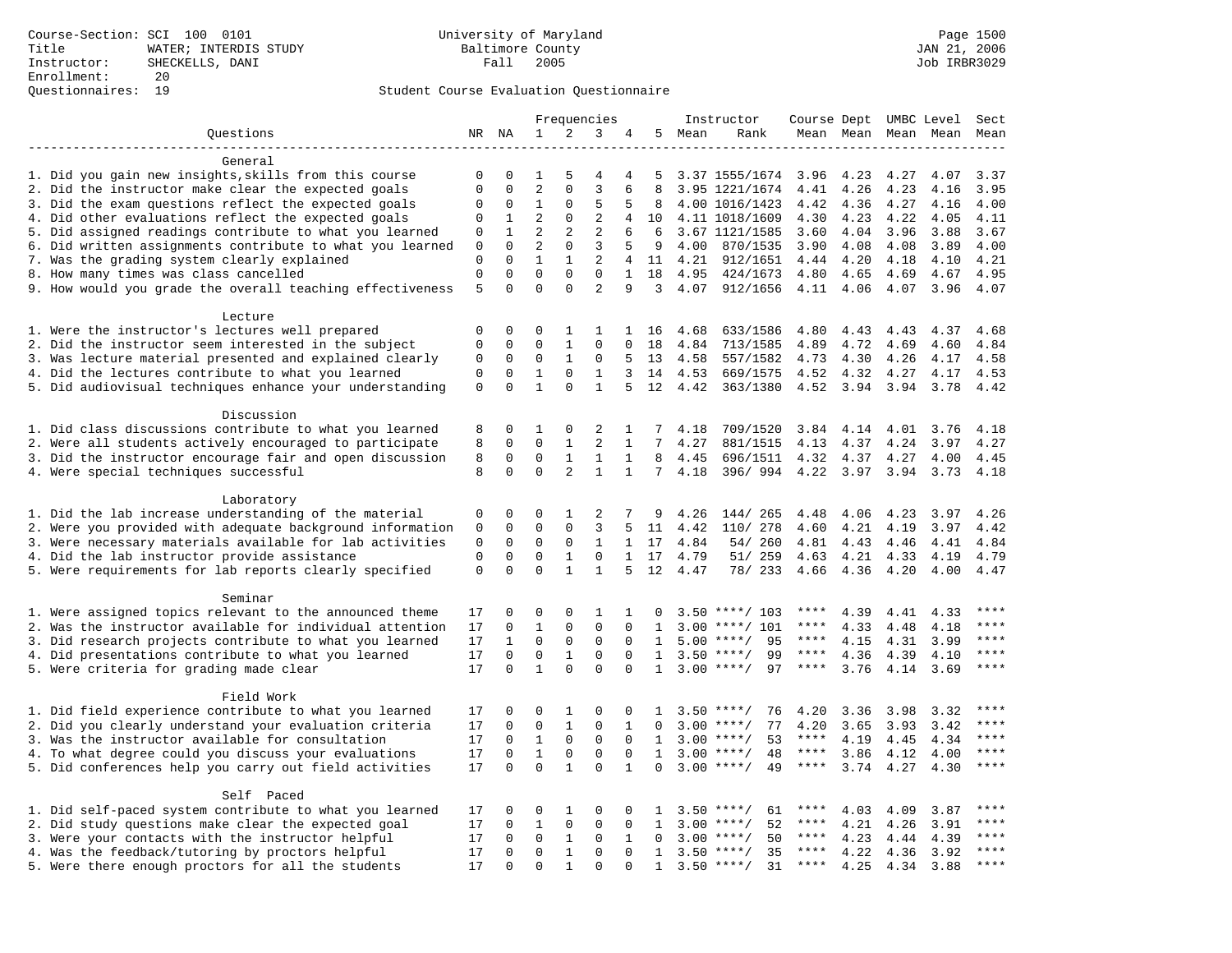| Course-Section: SCI 100 0101 |                       | University of Maryland                  |      | Page 1500    |
|------------------------------|-----------------------|-----------------------------------------|------|--------------|
| Title                        | WATER; INTERDIS STUDY | Baltimore County                        |      | JAN 21, 2006 |
| Instructor:                  | SHECKELLS, DANI       | Fall                                    | 2005 | Job IRBR3029 |
| Enrollment:                  | 20                    |                                         |      |              |
| Ouestionnaires: 19           |                       | Student Course Evaluation Ouestionnaire |      |              |

| Credits Earned |   | Cum. GPA      |   | Expected Grades |          | Reasons                |        | Type                        |    | Majors                            |  |
|----------------|---|---------------|---|-----------------|----------|------------------------|--------|-----------------------------|----|-----------------------------------|--|
| $00 - 27$      |   | $0.00 - 0.99$ |   | Α               |          | Required for Majors 14 |        | Graduate                    | 0  | Major                             |  |
| $28 - 55$      |   | $1.00 - 1.99$ |   | B               | 8        |                        |        |                             |    |                                   |  |
| $56 - 83$      |   | $2.00 - 2.99$ |   | C               | 2        | General                |        | Under-grad                  | 19 | Non-major                         |  |
| $84 - 150$     | 4 | $3.00 - 3.49$ | 2 | D               | $\Omega$ |                        |        |                             |    |                                   |  |
| Grad.          |   | $3.50 - 4.00$ | 2 | F               | $\Omega$ | Electives              |        |                             |    | #### - Means there are not enough |  |
|                |   |               |   | Ρ               | 0        |                        |        | responses to be significant |    |                                   |  |
|                |   |               |   |                 | $\Omega$ | Other                  | $\sim$ |                             |    |                                   |  |
|                |   |               |   |                 |          |                        |        |                             |    |                                   |  |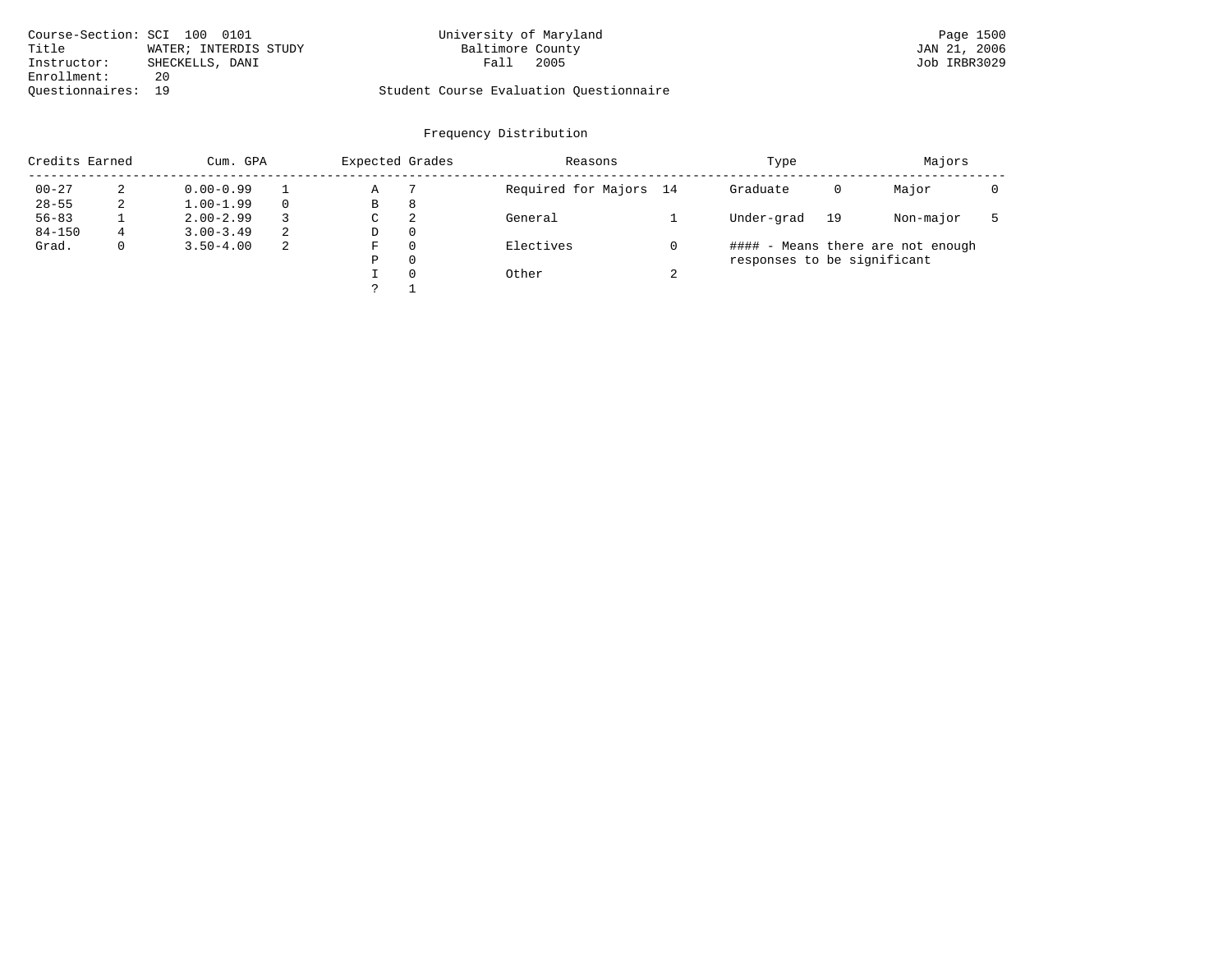|                                                           |              |          |                |             | Frequencies    |              |     |      | Instructor     | Course Dept |           | UMBC Level |      | Sect |
|-----------------------------------------------------------|--------------|----------|----------------|-------------|----------------|--------------|-----|------|----------------|-------------|-----------|------------|------|------|
| Ouestions                                                 | NR.          | ΝA       |                | 2           | 3              |              | .5  | Mean | Rank           |             | Mean Mean | Mean       | Mean | Mean |
| General                                                   |              |          |                |             |                |              |     |      |                |             |           |            |      |      |
| 1. Did you gain new insights, skills from this course     | $\Omega$     |          | O              |             |                |              |     |      | 4.00 1196/1674 | 3.96        | 4.23      | 4.27       | 4.07 | 4.00 |
| 2. Did the instructor make clear the expected goals       | O            | $\Omega$ | $\Omega$       | $\Omega$    | $\overline{2}$ |              | 10  | 4.42 | 705/1674       | 4.41        | 4.26      | 4.23       | 4.16 | 4.42 |
| 3. Did the exam questions reflect the expected goals      |              | $\Omega$ | $\Omega$       | $\Omega$    |                |              | 15  | 4.78 | 238/1423       | 4.42        | 4.36      | 4.27       | 4.16 | 4.78 |
| 4. Did other evaluations reflect the expected goals       |              | $\cap$   | $\Omega$       | $\Omega$    | $\cap$         |              | 11  | 4.61 | 363/1609       | 4.30        | 4.23      | 4.22       | 4.05 | 4.61 |
| 5. Did assigned readings contribute to what you learned   |              |          | $\overline{4}$ |             | ζ              | 3            | б   |      | 3.35 1320/1585 | 3.60        | 4.04      | 3.96       | 3.88 | 3.35 |
| 6. Did written assignments contribute to what you learned | $\mathbf 0$  | $\cap$   |                |             | 1              |              | 10  | 4.21 | 715/1535       | 3.90        | 4.08      | 4.08       | 3.89 | 4.21 |
| 7. Was the grading system clearly explained               | $\Omega$     |          |                | $\Omega$    | ζ              |              | 12  | 4.32 | 795/1651       | 4.44        | 4.20      | 4.18       | 4.10 | 4.32 |
| 8. How many times was class cancelled                     | $\mathbf 0$  | $\Omega$ | $\Omega$       | $\Omega$    | $\Omega$       |              | 18  | 4.95 | 424/1673       | 4.80        | 4.65      | 4.69       | 4.67 | 4.95 |
| 9. How would you grade the overall teaching effectiveness | 3            |          | $\Omega$       | $\Omega$    | $\overline{2}$ |              | 6   | 4.25 | 719/1656       | 4.11        | 4.06      | 4.07       | 3.96 | 4.25 |
| Lecture                                                   |              |          |                |             |                |              |     |      |                |             |           |            |      |      |
| 1. Were the instructor's lectures well prepared           | $\Omega$     |          | $\Omega$       | $\Omega$    | $\Omega$       |              | -17 | 4.89 | 231/1586       | 4.80        | 4.43      | 4.43       | 4.37 | 4.89 |
| 2. Did the instructor seem interested in the subject      | 0            | $\Omega$ | $\Omega$       | $\Omega$    | $\Omega$       |              | 18  | 4.95 | 340/1585       | 4.89        | 4.72      | 4.69       | 4.60 | 4.95 |
| 3. Was lecture material presented and explained clearly   | 0            | $\Omega$ | $\Omega$       | $\Omega$    | $\Omega$       |              | 16  | 4.84 | 208/1582       | 4.73        | 4.30      | 4.26       | 4.17 | 4.84 |
| 4. Did the lectures contribute to what you learned        | 0            |          |                |             |                |              | 13  | 4.47 | 730/1575       | 4.52        | 4.32      | 4.27       | 4.17 | 4.47 |
| 5. Did audiovisual techniques enhance your understanding  | $\mathbf{1}$ |          | $\cap$         | $\cap$      |                | 4            | 13  | 4.67 | 200/1380       | 4.52        | 3.94      | 3.94       | 3.78 | 4.67 |
| Discussion                                                |              |          |                |             |                |              |     |      |                |             |           |            |      |      |
| 1. Did class discussions contribute to what you learned   | 11           |          | 2              |             |                |              |     |      | 3.75 1027/1520 | 3.84        | 4.14      | 4.01       | 3.76 | 3.75 |
| 2. Were all students actively encouraged to participate   | 12           | $\Omega$ | $\mathbf{1}$   | 0           | $\Omega$       |              | 5   | 4.29 | 873/1515       | 4.13        | 4.37      | 4.24       | 3.97 | 4.29 |
| 3. Did the instructor encourage fair and open discussion  | 11           | $\Omega$ | $\Omega$       | $\mathbf 0$ |                | 2            | 5   | 4.50 | 642/1511       | 4.32        | 4.37      | 4.27       | 4.00 | 4.50 |
| 4. Were special techniques successful                     | 11           | $\cap$   | $\Omega$       |             | 1              |              | 5   | 4.25 | 360/994        |             | 4.22 3.97 | 3.94       | 3.73 | 4.25 |
| Laboratory                                                |              |          |                |             |                |              |     |      |                |             |           |            |      |      |
| 1. Did the lab increase understanding of the material     | 6            |          | $\Omega$       | $\Omega$    | $\Omega$       | 4            | 9   | 4.69 | 265<br>51/     | 4.48        | 4.06      | 4.23       | 3.97 | 4.69 |
| 2. Were you provided with adequate background information | 7            | $\Omega$ | $\Omega$       | $\mathbf 0$ | 0              |              | 11  | 4.92 | 23/ 278        | 4.60        | 4.21      | 4.19       | 3.97 | 4.92 |
| 3. Were necessary materials available for lab activities  | 6            |          | $\Omega$       | $\Omega$    | $\Omega$       | <sup>n</sup> | 13  | 5.00 | 1/260          | 4.81        | 4.43      | 4.46       | 4.41 | 5.00 |
| 4. Did the lab instructor provide assistance              | 6            | $\Omega$ | $\Omega$       | $\Omega$    | $\Omega$       |              | 12  | 4.92 | 28/ 259        | 4.63        | 4.21      | 4.33       | 4.19 | 4.92 |
| 5. Were requirements for lab reports clearly specified    | 6            |          | $\cap$         |             | $\cap$         |              | 12  | 4.92 | 20/233         | 4.66        | 4.36      | 4.20       | 4.00 | 4.92 |

| Credits Earned |   | Cum. GPA      |          |   | Expected Grades | Reasons                | Type                        |    | Majors                            |  |
|----------------|---|---------------|----------|---|-----------------|------------------------|-----------------------------|----|-----------------------------------|--|
| $00 - 27$      |   | $0.00 - 0.99$ | $\Omega$ | Α | -15             | Required for Majors 16 | Graduate                    |    | Major                             |  |
| $28 - 55$      | 0 | $1.00 - 1.99$ | $\Omega$ | В |                 |                        |                             |    |                                   |  |
| $56 - 83$      |   | $2.00 - 2.99$ | 2        | C |                 | General                | Under-grad                  | 18 | Non-major                         |  |
| $84 - 150$     |   | $3.00 - 3.49$ | 7        | D |                 |                        |                             |    |                                   |  |
| Grad.          |   | $3.50 - 4.00$ | 5        | F |                 | Electives              |                             |    | #### - Means there are not enough |  |
|                |   |               |          | P |                 |                        | responses to be significant |    |                                   |  |
|                |   |               |          |   |                 | Other                  |                             |    |                                   |  |
|                |   |               |          |   |                 |                        |                             |    |                                   |  |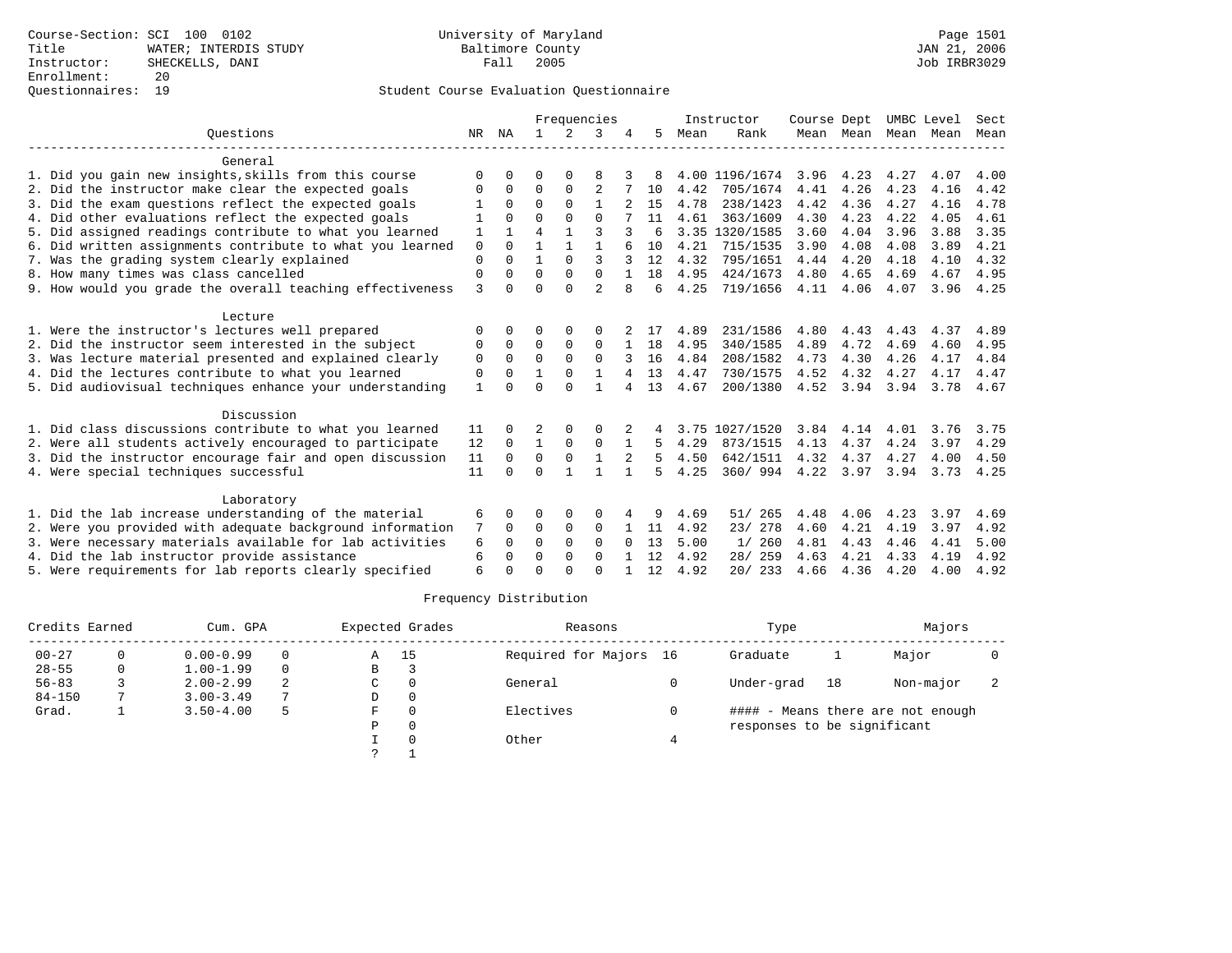|                                                                                                         |                |                   |                |                | Frequencies    |                |                   |              | Instructor               | Course Dept UMBC Level |              |                     |              | Sect           |
|---------------------------------------------------------------------------------------------------------|----------------|-------------------|----------------|----------------|----------------|----------------|-------------------|--------------|--------------------------|------------------------|--------------|---------------------|--------------|----------------|
| Questions                                                                                               |                | NR NA             | 1              | 2              | 3              | 4              |                   | 5 Mean       | Rank                     |                        |              | Mean Mean Mean Mean |              | Mean           |
|                                                                                                         |                |                   |                |                |                |                |                   |              |                          |                        |              |                     |              |                |
| General                                                                                                 |                |                   |                |                |                |                |                   |              |                          |                        |              |                     |              |                |
| 1. Did you gain new insights, skills from this course                                                   | 0              | 0                 | 0              | 1              | 4              | 9              | 3                 |              | 3.82 1372/1674           | 3.96                   | 4.23         | 4.27                | 4.07         | 3.82           |
| 2. Did the instructor make clear the expected goals                                                     | $\mathbf{0}$   | $\mathbf 0$       | $\overline{2}$ | $\mathbf 0$    | $\mathbf{1}$   |                | 9                 |              | 4.12 1068/1674           | 4.41                   | 4.26         | 4.23                | 4.16         | 4.12           |
| 3. Did the exam questions reflect the expected goals                                                    | $\mathbf 0$    | $\Omega$          | $\Omega$       | 1              | $\overline{c}$ | 7              | 7                 | 4.18         | 908/1423                 | 4.42                   | 4.36         | 4.27                | 4.16         | 4.18           |
| 4. Did other evaluations reflect the expected goals                                                     | $\mathbf 0$    | $\mathbf 0$       | $\mathbf 0$    | $\mathbf 0$    | 5              | 6              | 6                 |              | 4.06 1061/1609           | 4.30                   | 4.23         | 4.22                | 4.05         | 4.06           |
| 5. Did assigned readings contribute to what you learned                                                 | $\mathbf 0$    | 4                 | $\mathbf 0$    | $\mathbf{1}$   | 6              | $\overline{4}$ | 2                 |              | 3.54 1205/1585           | 3.60                   | 4.04         | 3.96                | 3.88         | 3.54           |
| 6. Did written assignments contribute to what you learned                                               | 0              | $\mathbf 0$       | $\overline{2}$ | $\overline{2}$ | 5              | 5              | 3                 |              | 3.29 1370/1535           | 3.90                   | 4.08         | 4.08                | 3.89         | 3.29           |
| 7. Was the grading system clearly explained                                                             | $\mathbf 0$    | $\Omega$          | $\Omega$       | $\Omega$       | 1              | 6              | 10                | 4.53         | 497/1651                 | 4.44                   | 4.20         | 4.18                | 4.10         | 4.53           |
| 8. How many times was class cancelled                                                                   | $\mathbf{0}$   | $\mathbf{1}$      | $\mathbf 0$    | $\mathbf{0}$   | $\Omega$       | $\Omega$       | 16                | 5.00         | 1/1673                   | 4.80                   | 4.65         | 4.69                | 4.67         | 5.00           |
| 9. How would you grade the overall teaching effectiveness                                               | $\overline{2}$ | $\Omega$          | $\Omega$       | $\Omega$       | $\overline{a}$ | 9              | $\overline{4}$    | 4.13         | 860/1656                 | 4.11                   | 4.06         | 4.07                | 3.96         | 4.13           |
|                                                                                                         |                |                   |                |                |                |                |                   |              |                          |                        |              |                     |              |                |
| Lecture                                                                                                 | $\mathbf 0$    | $\mathbf 0$       | 0              | $\mathbf 0$    | 0              | 3              | 14                | 4.82         |                          |                        |              | 4.43                | 4.37         | 4.82           |
| 1. Were the instructor's lectures well prepared<br>2. Did the instructor seem interested in the subject | $\mathbf 0$    | $\mathbf 0$       | 0              | $\mathbf 0$    | 0              | 4              | 13                | 4.76         | 354/1586<br>896/1585     | 4.80<br>4.89           | 4.43<br>4.72 | 4.69                | 4.60         | 4.76           |
| 3. Was lecture material presented and explained clearly                                                 | 0              | $\mathbf 0$       | 0              | $\mathbf 0$    | 0              | 4              | 13                | 4.76         | 299/1582                 | 4.73                   | 4.30         | 4.26                | 4.17         | 4.76           |
| 4. Did the lectures contribute to what you learned                                                      | $\mathbf{0}$   | $\Omega$          | $\mathbf{1}$   | $\Omega$       | $\Omega$       | 7              | 9                 | 4.35         | 867/1575                 | 4.52                   | 4.32         | 4.27                | 4.17         | 4.35           |
| 5. Did audiovisual techniques enhance your understanding                                                | $\mathsf 0$    | $\mathbf 0$       | $\mathbf 0$    | $\mathbf{1}$   | $\mathbf{1}$   | 5              | 10                | 4.41         | 371/1380                 | 4.52                   | 3.94         | 3.94                | 3.78         | 4.41           |
|                                                                                                         |                |                   |                |                |                |                |                   |              |                          |                        |              |                     |              |                |
| Discussion                                                                                              |                |                   |                |                |                |                |                   |              |                          |                        |              |                     |              |                |
| 1. Did class discussions contribute to what you learned                                                 | 8              | $\mathbf 0$       | 2              | $\mathbf 0$    | 2              | 4              | 1                 |              | 3.22 1295/1520           | 3.84                   | 4.14         | 4.01                | 3.76         | 3.22           |
| 2. Were all students actively encouraged to participate                                                 | 8              | $\mathbf 0$       | $\overline{a}$ | $\mathbf 0$    | $\mathbf{1}$   | 4              | 2                 |              | 3.44 1325/1515           | 4.13                   | 4.37         | 4.24                | 3.97         | 3.44           |
| 3. Did the instructor encourage fair and open discussion                                                | 8              | $\mathbf 0$       | $\overline{2}$ | $\mathbf{0}$   | $\mathbf{1}$   | 5              | $\mathbf{1}$      |              | 3.33 1351/1511           | 4.32                   | 4.37         | 4.27                | 4.00         | 3.33           |
| 4. Were special techniques successful                                                                   | 8              | $\Omega$          | $\mathbf{1}$   | $\Omega$       | $\overline{2}$ | $\overline{4}$ | $\overline{2}$    | 3.67         | 676/994                  | 4.22                   | 3.97         | 3.94                | 3.73         | 3.67           |
|                                                                                                         |                |                   |                |                |                |                |                   |              |                          |                        |              |                     |              |                |
| Laboratory                                                                                              |                |                   |                |                |                |                |                   |              |                          |                        |              |                     |              |                |
| 1. Did the lab increase understanding of the material                                                   | 3              | $\mathbf 0$       | 0              | 1              | 4              | 7              | 2                 | 3.71         | 219/ 265                 | 4.48                   | 4.06         | 4.23                | 3.97         | 3.71           |
| 2. Were you provided with adequate background information                                               | 3              | $\mathbf 0$       | $\mathbf 0$    | $\mathbf 0$    | 1              | 5              | 8                 | 4.50         | 86/278                   | 4.60                   | 4.21         | 4.19                | 3.97         | 4.50           |
| 3. Were necessary materials available for lab activities                                                | 3              | $\mathbf 0$       | $\Omega$       | $\Omega$       | 1              | $\mathbf{1}$   | 12                | 4.79         | 68/ 260                  | 4.81                   | 4.43         | 4.46                | 4.41         | 4.79           |
| 4. Did the lab instructor provide assistance                                                            | 3              | 1                 | $\mathbf 0$    | $\mathbf{0}$   | $\overline{2}$ | 3              | 8                 | 4.46         | 121/ 259                 | 4.63                   | 4.21         | 4.33                | 4.19         | 4.46           |
| 5. Were requirements for lab reports clearly specified                                                  | 3              | $\Omega$          | $\Omega$       | $\Omega$       | $\mathbf{1}$   | $\overline{4}$ | 9                 | 4.57         | 64/ 233                  | 4.66                   | 4.36         | 4.20                | 4.00         | 4.57           |
|                                                                                                         |                |                   |                |                |                |                |                   |              |                          |                        |              |                     |              |                |
| Seminar                                                                                                 |                |                   |                |                |                |                |                   |              |                          |                        |              |                     |              |                |
| 1. Were assigned topics relevant to the announced theme                                                 | 15             | $\mathbf 0$       | 0              | $\mathbf{0}$   | 1              | 0              | 1                 |              | $4.00$ ****/ 103         | ****                   | 4.39         | 4.41                | 4.33         | ****           |
| 2. Was the instructor available for individual attention                                                | 15             | $\mathbf 0$       | $\mathbf 0$    | $\mathbf 0$    | $\mathbf 0$    | 0              | 2                 | 5.00         | $***/101$                | ****                   | 4.33         | 4.48                | 4.18         | ****           |
| 3. Did research projects contribute to what you learned                                                 | 15             | $\mathbf 0$       | $\mathbf 0$    | $\mathsf 0$    | $\mathbf 0$    | 1              | 1                 |              | $4.50$ ****/<br>95       | $***$ * * *            | 4.15         | 4.31                | 3.99         | ****           |
| 4. Did presentations contribute to what you learned                                                     | 15             | $\mathbf 0$       | $\mathbf 0$    | $\mathbf 0$    | $\mathbf{1}$   | $\mathbf 0$    | $\mathbf{1}$      | 4.00         | 99<br>$***/$             | $***$ * * *            | 4.36         | 4.39                | 4.10         | $***$          |
| 5. Were criteria for grading made clear                                                                 | 15             | $\mathbf 0$       | $\Omega$       | $\Omega$       | $\Omega$       | $\Omega$       | 2                 |              | $5.00$ ****/<br>97       | $***$ * * *            | 3.76         | 4.14                | 3.69         | $***$          |
|                                                                                                         |                |                   |                |                |                |                |                   |              |                          |                        |              |                     |              |                |
| Field Work                                                                                              |                |                   |                |                |                |                |                   |              |                          |                        |              |                     |              | ****           |
| 1. Did field experience contribute to what you learned                                                  | 15             | $\mathbf 0$       | 0              | $\mathbf 0$    | 1              | $\Omega$       | -1.               |              | $4.00$ ****/<br>76       | 4.20                   | 3.36         | 3.98                | 3.32         | $***$          |
| 2. Did you clearly understand your evaluation criteria                                                  | 15             | $\Omega$          | $\mathbf 0$    | $\mathsf 0$    | $\mathbf{1}$   | $\Omega$       | $\mathbf{1}$      |              | 77<br>$4.00$ ****/       | 4.20                   | 3.65         | 3.93                | 3.42         |                |
| 3. Was the instructor available for consultation                                                        | 15             | $\mathbf 0$       | $\mathbf 0$    | $\mathsf 0$    | $\mathbf 0$    | $\mathbf{0}$   | 2                 |              | $5.00$ ****/<br>53       | $***$ * *              | 4.19         | 4.45                | 4.34         | $***$<br>$***$ |
| 4. To what degree could you discuss your evaluations                                                    | 15             | $\mathbf 0$       | $\mathbf 0$    | $\mathbf{1}$   | $\mathbf 0$    | 0              | 1                 |              | $3.50$ ****/<br>48       | $***$ * * *            | 3.86         | 4.12                | 4.00         |                |
| 5. Did conferences help you carry out field activities                                                  | 15             | $\mathbf{1}$      | $\Omega$       | $\Omega$       | $\Omega$       | $\Omega$       | $\mathbf{1}$      | 5.00         | $***$ /<br>49            | $***$ * * *            | 3.74         | 4.27                | 4.30         | $***$          |
| Self Paced                                                                                              |                |                   |                |                |                |                |                   |              |                          |                        |              |                     |              |                |
| 1. Did self-paced system contribute to what you learned                                                 | 15             | 0                 | 1              | $\mathbf 0$    | $\Omega$       | 0              | $\mathbf{1}$      |              | $3.00$ ****/<br>61       | ****                   | 4.03         | 4.09                | 3.87         | $* * * *$      |
| 2. Did study questions make clear the expected goal                                                     | 15             | $\mathbf 0$       | $\mathbf 0$    | $\mathbf 0$    | $\mathbf 0$    | $\mathbf{0}$   | 2                 |              | $5.00$ ****/<br>52       | $***$ * *              | 4.21         | 4.26                | 3.91         | $***$ * * *    |
| 3. Were your contacts with the instructor helpful                                                       | 15             | 1                 | $\mathbf 0$    | $\mathbf 0$    | 0              | 0              |                   |              | 50<br>$***/$             | ****                   |              |                     |              | ****           |
|                                                                                                         |                |                   | $\mathbf 0$    | $\mathbf 0$    | $\mathbf 0$    | $\Omega$       | 1<br>$\mathbf{1}$ | 5.00<br>5.00 | $***/$                   | ****                   | 4.23         | 4.44                | 4.39         | ****           |
| 4. Was the feedback/tutoring by proctors helpful<br>5. Were there enough proctors for all the students  | 15<br>15       | 1<br>$\mathbf{1}$ | $\Omega$       | $\Omega$       | $\Omega$       |                | $\mathbf{1}$      |              | 35<br>$5.00$ ****/<br>31 | $***$ * * *            | 4.22<br>4.25 | 4.36                | 3.92<br>3.88 | ****           |
|                                                                                                         |                |                   |                |                |                |                |                   |              |                          |                        |              | 4.34                |              |                |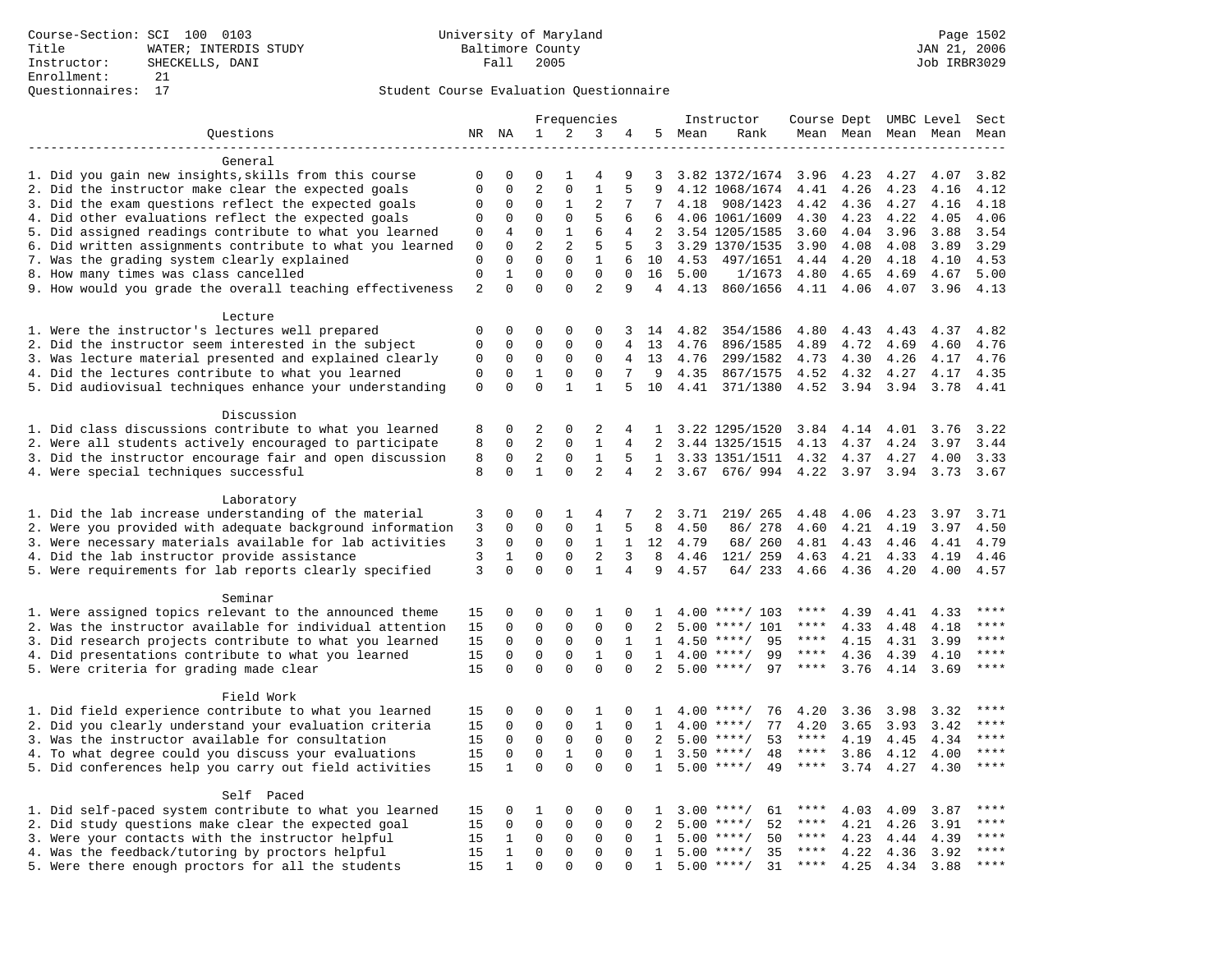| Course-Section: SCI 100 0103 | University of Maryland  |                                         | Page 1502    |
|------------------------------|-------------------------|-----------------------------------------|--------------|
| Title                        | WATER; INTERDIS STUDY   | Baltimore County                        | JAN 21, 2006 |
| Instructor:                  | Fall<br>SHECKELLS, DANI | 2005                                    | Job IRBR3029 |
| Enrollment:                  |                         |                                         |              |
| Ouestionnaires: 17           |                         | Student Course Evaluation Questionnaire |              |

| Credits Earned |              | Cum. GPA      |   | Expected Grades |          | Reasons                | Type                        |    | Majors                            |  |
|----------------|--------------|---------------|---|-----------------|----------|------------------------|-----------------------------|----|-----------------------------------|--|
| $00 - 27$      |              | $0.00 - 0.99$ |   | Α               |          | Required for Majors 12 | Graduate                    | 0  | Major                             |  |
| $28 - 55$      | 2            | $1.00 - 1.99$ |   | В               |          |                        |                             |    |                                   |  |
| $56 - 83$      |              | $2.00 - 2.99$ | 2 | C               |          | General                | Under-grad                  | 17 | Non-major                         |  |
| $84 - 150$     | 6            | $3.00 - 3.49$ |   | D               |          |                        |                             |    |                                   |  |
| Grad.          | $\mathbf{0}$ | $3.50 - 4.00$ |   | F               | $\Omega$ | Electives              |                             |    | #### - Means there are not enough |  |
|                |              |               |   | P               | $\Omega$ |                        | responses to be significant |    |                                   |  |
|                |              |               |   |                 | $\Omega$ | Other                  |                             |    |                                   |  |
|                |              |               |   |                 | $\Omega$ |                        |                             |    |                                   |  |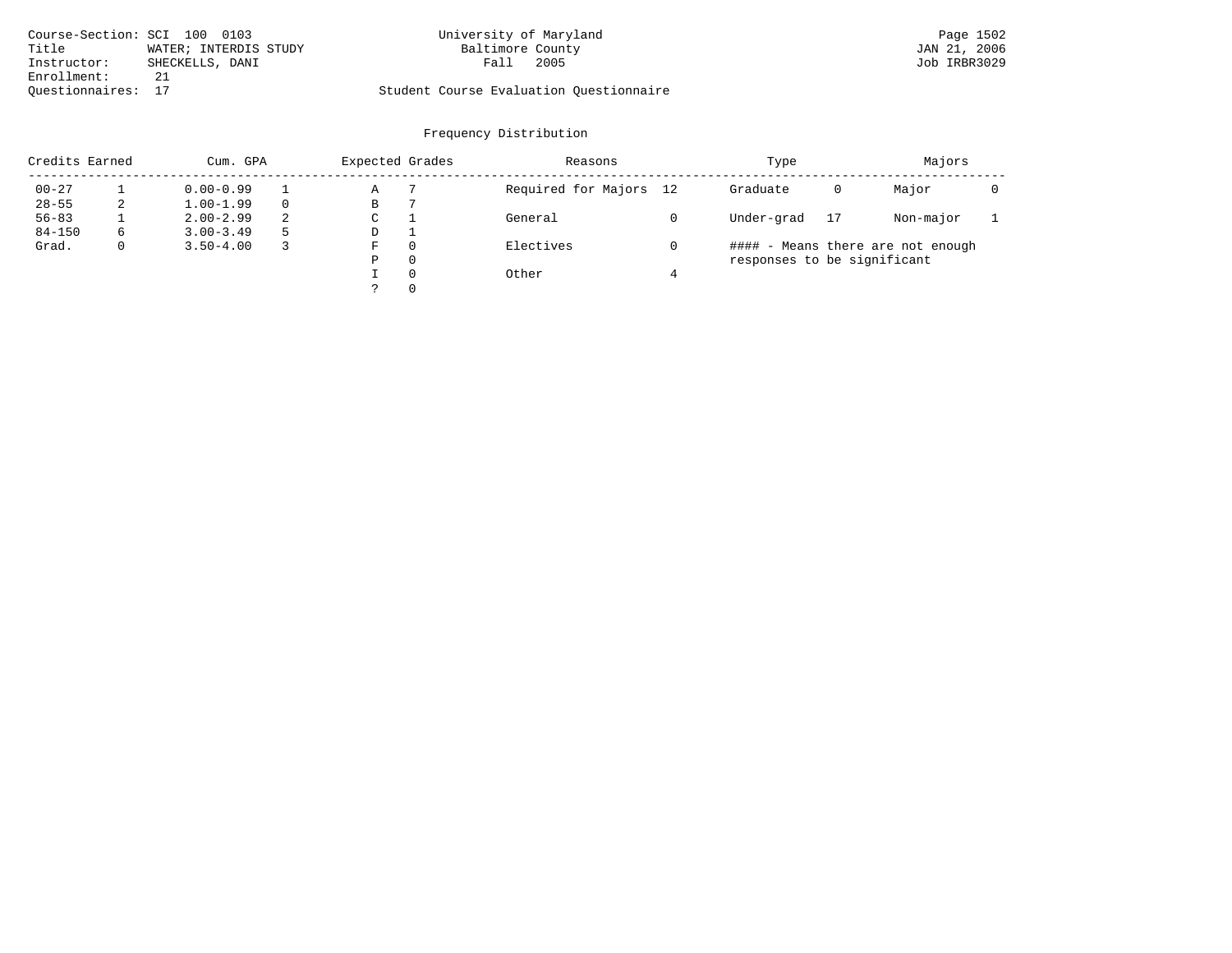|                                                           |              |                |                | Frequencies    |                |              |              |        | Instructor         | Course Dept UMBC Level |      |      |                          | Sect        |
|-----------------------------------------------------------|--------------|----------------|----------------|----------------|----------------|--------------|--------------|--------|--------------------|------------------------|------|------|--------------------------|-------------|
| Ouestions                                                 |              | NR NA          | $\mathbf{1}$   | 2              | 3              | 4            |              | 5 Mean | Rank               |                        |      |      | Mean Mean Mean Mean Mean |             |
|                                                           |              |                |                |                |                |              |              |        |                    |                        |      |      |                          |             |
| General                                                   |              |                |                |                |                |              |              |        |                    |                        |      |      |                          |             |
| 1. Did you gain new insights, skills from this course     | 0            | $\Omega$       | $\Omega$       | -1             | 2              | 11           | 5            |        | 4.05 1155/1674     | 3.96                   | 4.23 | 4.27 | 4.07                     | 4.05        |
| 2. Did the instructor make clear the expected goals       | $\Omega$     | $\mathbf 0$    | $\Omega$       | $\Omega$       | $\overline{2}$ | 4            | 13           | 4.58   | 495/1674           | 4.41                   | 4.26 | 4.23 | 4.16                     | 4.58        |
| 3. Did the exam questions reflect the expected goals      | 0            | 0              | 0              | 1              | 2              | 7            | 9            | 4.26   | 836/1423           | 4.42                   | 4.36 | 4.27 | 4.16                     | 4.26        |
| 4. Did other evaluations reflect the expected goals       | 0            | $\mathbf 0$    | $\mathbf 0$    | $\mathbf 0$    | $\overline{2}$ | 7            | 10           | 4.42   | 614/1609           | 4.30                   | 4.23 | 4.22 | 4.05                     | 4.42        |
| 5. Did assigned readings contribute to what you learned   | 0            | $\mathbf{1}$   | $\overline{3}$ | $\mathbf{1}$   | $\mathbf{1}$   | 6            | 7            |        | 3.72 1075/1585     | 3.60                   | 4.04 | 3.96 | 3.88                     | 3.72        |
| 6. Did written assignments contribute to what you learned | $\mathbf 0$  | $\mathbf 0$    | $\Omega$       | 2              | $\overline{4}$ | 5            | 8            | 4.00   | 870/1535           | 3.90                   | 4.08 | 4.08 | 3.89                     | 4.00        |
| 7. Was the grading system clearly explained               | $\mathbf 0$  | $\Omega$       | $\Omega$       | $\mathbf{1}$   | $\mathbf{1}$   | 6            | 11           | 4.42   | 643/1651           | 4.44                   | 4.20 | 4.18 | 4.10                     | 4.42        |
| 8. How many times was class cancelled                     | $\mathbf 0$  | $\Omega$       | $\mathbf{1}$   | $\Omega$       | $\Omega$       | 2            | 16           |        | 4.68 1051/1673     | 4.80                   | 4.65 | 4.69 | 4.67                     | 4.68        |
| 9. How would you grade the overall teaching effectiveness | $\mathbf{1}$ | $\Omega$       | $\Omega$       | $\overline{a}$ | $\overline{2}$ | 7            | 7            |        | 4.06 924/1656      | 4.11 4.06              |      | 4.07 | 3.96                     | 4.06        |
| Lecture                                                   |              |                |                |                |                |              |              |        |                    |                        |      |      |                          |             |
| 1. Were the instructor's lectures well prepared           | 1            | $\mathbf 0$    | 0              | $\mathbf 0$    | 0              | 2            | 16           | 4.89   | 249/1586           | 4.80                   | 4.43 | 4.43 | 4.37                     | 4.89        |
| 2. Did the instructor seem interested in the subject      | $\mathbf{1}$ | $\mathbf 0$    | $\mathbf 0$    | $\mathbf 0$    | $\mathbf 0$    | $\mathbf{1}$ | 17           | 4.94   | 340/1585           | 4.89                   | 4.72 | 4.69 | 4.60                     | 4.94        |
| 3. Was lecture material presented and explained clearly   | 0            | $\mathbf 0$    | 1              | $\Omega$       | 1              | 2            | 15           | 4.58   | 557/1582           | 4.73                   | 4.30 | 4.26 | 4.17                     | 4.58        |
| 4. Did the lectures contribute to what you learned        | 0            | $\Omega$       | $\Omega$       | $\Omega$       | 2              |              | 4 13         | 4.58   | 612/1575           | 4.52                   | 4.32 | 4.27 | 4.17                     | 4.58        |
| 5. Did audiovisual techniques enhance your understanding  | $\mathbf 0$  | $\Omega$       | $\Omega$       | $\Omega$       | $\Omega$       | 3            | 16           | 4.84   | 100/1380           | 4.52                   | 3.94 | 3.94 | 3.78                     | 4.84        |
| Discussion                                                |              |                |                |                |                |              |              |        |                    |                        |      |      |                          |             |
| 1. Did class discussions contribute to what you learned   | 11           | 0              | 1              | $\mathbf{1}$   | 3              | 1            | 2            |        | 3.25 1284/1520     | 3.84                   | 4.14 | 4.01 | 3.76                     | 3.25        |
| 2. Were all students actively encouraged to participate   | 11           | 0              | $\mathbf{1}$   | $\Omega$       | $\overline{2}$ | 2            | 3            |        | 3.75 1209/1515     | 4.13                   | 4.37 | 4.24 | 3.97                     | 3.75        |
| 3. Did the instructor encourage fair and open discussion  | 12           | $\Omega$       | $\Omega$       | 0              | 3              | $\mathbf{1}$ | 3            |        | 4.00 1050/1511     | 4.32                   | 4.37 | 4.27 | 4.00                     | 4.00        |
| 4. Were special techniques successful                     | 11           | $\Omega$       | $\Omega$       | $\mathbf{1}$   | $\mathbf{1}$   | 3            | 3            | 4.00   | 474/994            | 4.22                   | 3.97 | 3.94 | 3.73                     | 4.00        |
|                                                           |              |                |                |                |                |              |              |        |                    |                        |      |      |                          |             |
| Laboratory                                                |              |                |                |                |                |              |              |        |                    |                        |      |      |                          |             |
| 1. Did the lab increase understanding of the material     | 2            | 0              | $\Omega$       | 1              | 1              | 5            | 10           | 4.41   | 117/ 265           | 4.48                   | 4.06 | 4.23 | 3.97                     | 4.41        |
| 2. Were you provided with adequate background information | 2            | $\mathbf 0$    | 0              | $\mathbf{0}$   | $\mathbf{1}$   | 8            | 8            | 4.41   | 113/ 278           | 4.60                   | 4.21 | 4.19 | 3.97                     | 4.41        |
| 3. Were necessary materials available for lab activities  | 2            | 0              | $\mathbf 0$    | $\mathsf 0$    | $\mathbf 0$    | 2            | 15           | 4.88   | 45/ 260            | 4.81                   | 4.43 | 4.46 | 4.41                     | 4.88        |
| 4. Did the lab instructor provide assistance              | 2            | $\mathbf 0$    | 3              | $\mathsf 0$    | $\mathbf 0$    | 8            | 6            | 3.82   | 213/ 259           | 4.63                   | 4.21 | 4.33 | 4.19                     | 3.82        |
| 5. Were requirements for lab reports clearly specified    | 2            | $\Omega$       | $\mathbf{1}$   | $\Omega$       | 3              | 5            | 8            | 4.12   | 140/233            | 4.66                   | 4.36 | 4.20 | 4.00                     | 4.12        |
| Seminar                                                   |              |                |                |                |                |              |              |        |                    |                        |      |      |                          |             |
| 1. Were assigned topics relevant to the announced theme   | 16           | 0              | 0              | $\Omega$       | $\Omega$       | 1            | 2            |        | $4.67$ ****/ 103   | ****                   | 4.39 | 4.41 | 4.33                     | ****        |
| 2. Was the instructor available for individual attention  | 16           | 0              | $\Omega$       | $\mathsf 0$    | $\Omega$       | 2            | $\mathbf{1}$ |        | 4.33 ****/ 101     | ****                   | 4.33 | 4.48 | 4.18                     | ****        |
| 3. Did research projects contribute to what you learned   | 16           | $\mathbf 0$    | $\mathbf 0$    | $\mathbf 0$    | $\mathbf{0}$   | $\mathbf{1}$ | 2            |        | 95<br>$4.67$ ****/ | $***$ * * *            | 4.15 | 4.31 | 3.99                     | $***$       |
| 4. Did presentations contribute to what you learned       | 18           | $\mathbf 0$    | $\mathbf 0$    | $\mathbf{0}$   | $\mathbf 0$    | $\mathbf 0$  | $\mathbf{1}$ | 5.00   | $***/$<br>99       | $***$ * * *            | 4.36 | 4.39 | 4.10                     | $***$       |
| 5. Were criteria for grading made clear                   | 18           | $\Omega$       | $\Omega$       | $\Omega$       | $\Omega$       | $\mathbf{1}$ | $\Omega$     |        | $4.00$ ****/<br>97 | $***$ * * *            | 3.76 | 4.14 | 3.69                     | $***$       |
| Field Work                                                |              |                |                |                |                |              |              |        |                    |                        |      |      |                          |             |
| 1. Did field experience contribute to what you learned    | 14           | 0              | 0              | 0              | 1              | 2            | 2            | 4.20   | 38/<br>76          | 4.20                   | 3.36 | 3.98 | 3.32                     | 4.20        |
| 2. Did you clearly understand your evaluation criteria    | 14           | 0              | $\mathbf 0$    | 1              | $\mathbf 0$    | $\mathbf 1$  | 3            | 4.20   | 32/<br>77          | 4.20                   | 3.65 | 3.93 | 3.42                     | 4.20        |
| 3. Was the instructor available for consultation          | 14           | $\mathbf{1}$   | $\mathbf 0$    | $\mathbf 0$    | $\mathbf 0$    | 2            | 2            | 4.50   | $***/$<br>53       | $***$ * * *            | 4.19 | 4.45 | 4.34                     | $***$       |
| 4. To what degree could you discuss your evaluations      | 15           | $\mathbf{1}$   | $\mathbf 0$    | $\mathbf 0$    | $\mathbf 0$    | 2            | $\mathbf{1}$ |        | $4.33$ ****/<br>48 | ****                   | 3.86 | 4.12 | 4.00                     | $***$       |
| 5. Did conferences help you carry out field activities    | 15           | $\overline{2}$ | $\Omega$       | $\Omega$       | $\Omega$       | $\mathbf{1}$ | $\mathbf{1}$ |        | $4.50$ ****/<br>49 | ****                   | 3.74 | 4.27 | 4.30                     | $***$       |
| Self Paced                                                |              |                |                |                |                |              |              |        |                    |                        |      |      |                          |             |
| 1. Did self-paced system contribute to what you learned   | 18           | 0              | 0              | 0              | 0              | 1            | 0            |        | $4.00$ ****/<br>61 | ****                   | 4.03 | 4.09 | 3.87                     | $***$ * * * |
| 2. Did study questions make clear the expected goal       | 18           | $\mathbf 0$    | $\mathbf 0$    | $\mathbf{0}$   | $\mathbf 0$    | $\Omega$     | $\mathbf{1}$ |        | $5.00$ ****/<br>52 | ****                   | 4.21 | 4.26 | 3.91                     | $***$ * * * |
| 3. Were your contacts with the instructor helpful         | 18           | $\Omega$       | $\Omega$       | $\Omega$       | $\mathbf{1}$   | $\Omega$     | $\Omega$     |        | $3.00$ ****/<br>50 | $***$ * * *            | 4.23 | 4.44 | 4.39                     | $***$       |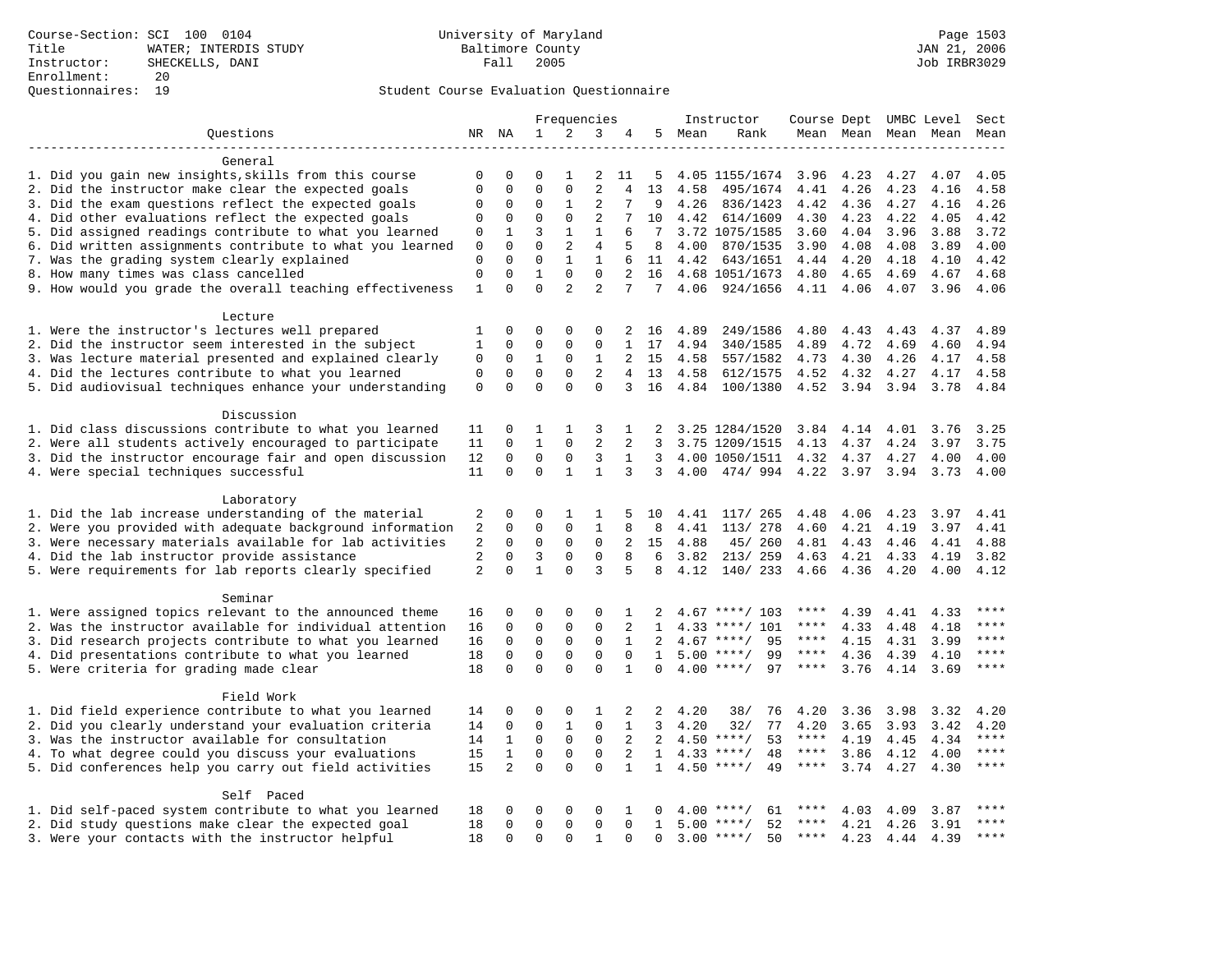|             | Course-Section: SCI 100 0104 | University of Maryland                  | Page 1503    |
|-------------|------------------------------|-----------------------------------------|--------------|
| Title       | WATER; INTERDIS STUDY        | Baltimore County                        | JAN 21, 2006 |
| Instructor: | SHECKELLS, DANI              | 2005<br>Fall                            | Job IRBR3029 |
| Enrollment: | 20                           |                                         |              |
|             | Ouestionnaires: 19           | Student Course Evaluation Questionnaire |              |

| Credits Earned |   | Cum. GPA      |   |             | Expected Grades | Reasons                |   | Type                        |    | Majors                            |  |
|----------------|---|---------------|---|-------------|-----------------|------------------------|---|-----------------------------|----|-----------------------------------|--|
| $00 - 27$      |   | $0.00 - 0.99$ |   | Α           |                 | Required for Majors 15 |   | Graduate                    | 0  | Major                             |  |
| $28 - 55$      |   | $1.00 - 1.99$ |   | B           | 10              |                        |   |                             |    |                                   |  |
| $56 - 83$      | 4 | $2.00 - 2.99$ | 2 | $\sim$<br>◡ | 0               | General                |   | Under-grad                  | 19 | Non-major                         |  |
| $84 - 150$     | 2 | $3.00 - 3.49$ |   | D           | 0               |                        |   |                             |    |                                   |  |
| Grad.          | 0 | $3.50 - 4.00$ | 2 | F           | 0               | Electives              |   |                             |    | #### - Means there are not enough |  |
|                |   |               |   | Ρ           | 0               |                        |   | responses to be significant |    |                                   |  |
|                |   |               |   |             | $\Omega$        | Other                  | 6 |                             |    |                                   |  |
|                |   |               |   | っ           | 0               |                        |   |                             |    |                                   |  |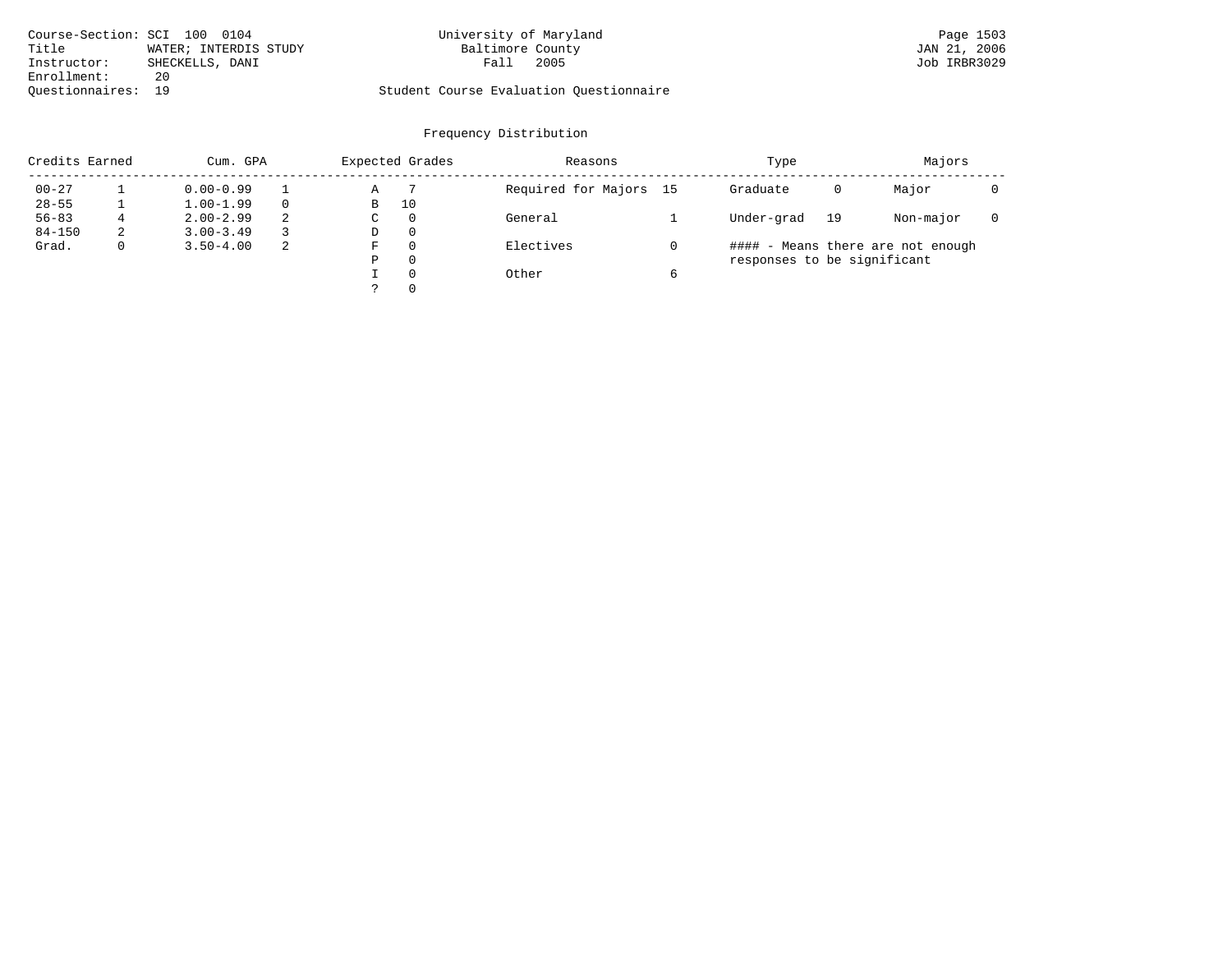|                                                           |             |          |          |          | Frequencies  |          |                |      | Instructor     | Course Dept |           | UMBC Level |      | Sect |
|-----------------------------------------------------------|-------------|----------|----------|----------|--------------|----------|----------------|------|----------------|-------------|-----------|------------|------|------|
| Ouestions                                                 | NR.         | ΝA       |          | 2        | 3            |          | 5              | Mean | Rank           |             | Mean Mean | Mean       | Mean | Mean |
| General                                                   |             |          |          |          |              |          |                |      |                |             |           |            |      |      |
| 1. Did you gain new insights, skills from this course     | ∩           |          | O        | 0        | 0            |          |                | 4.50 | 607/1674       | 3.96        | 4.23      | 4.27       | 4.07 | 4.50 |
| 2. Did the instructor make clear the expected goals       | O           | $\Omega$ | $\Omega$ | $\Omega$ | $\Omega$     | $\Omega$ | 2              | 5.00 | 1/1674         | 4.41        | 4.26      | 4.23       | 4.16 | 5.00 |
| 3. Did the exam questions reflect the expected goals      |             | $\Omega$ | $\Omega$ | $\Omega$ | $\Omega$     |          |                | 5.00 | 1/1423         | 4.42        | 4.36      | 4.27       | 4.16 | 5.00 |
| 4. Did other evaluations reflect the expected goals       | $\Omega$    |          | $\Omega$ | $\Omega$ | $\cap$       |          | $\mathcal{L}$  | 5.00 | 1/1609         | 4.30        | 4.23      | 4.22       | 4.05 | 5.00 |
| 5. Did assigned readings contribute to what you learned   | 0           | $\Omega$ | $\Omega$ | $\Omega$ | $\Omega$     |          |                | 4.50 | 326/1585       | 3.60        | 4.04      | 3.96       | 3.88 | 4.50 |
| 6. Did written assignments contribute to what you learned | $\mathbf 0$ | $\cap$   | $\Omega$ | $\Omega$ | $\Omega$     |          |                | 4.50 | 373/1535       | 3.90        | 4.08      | 4.08       | 3.89 | 4.50 |
| 7. Was the grading system clearly explained               | $\Omega$    |          | $\Omega$ | $\Omega$ | $\Omega$     |          |                | 4.50 | 524/1651       | 4.44        | 4.20      | 4.18       | 4.10 | 4.50 |
| 8. How many times was class cancelled                     | 0           | $\Omega$ | $\Omega$ | $\Omega$ | $\Omega$     |          | $\mathbf{1}$   |      | 4.50 1203/1673 | 4.80        | 4.65      | 4.69       | 4.67 | 4.50 |
| 9. How would you grade the overall teaching effectiveness | $\Omega$    |          | $\Omega$ | $\Omega$ | $\Omega$     |          |                | 4.50 | 381/1656       | 4.11        | 4.06      | 4.07       | 3.96 | 4.50 |
| Lecture                                                   |             |          |          |          |              |          |                |      |                |             |           |            |      |      |
| 1. Were the instructor's lectures well prepared           | $\Omega$    |          | $\Omega$ |          | $\Omega$     |          | 2              | 5.00 | 1/1586         | 4.80        | 4.43      | 4.43       | 4.37 | 5.00 |
| 2. Did the instructor seem interested in the subject      | 0           | $\Omega$ | $\Omega$ | 0        | 0            | $\Omega$ | 2              | 5.00 | 1/1585         | 4.89        | 4.72      | 4.69       | 4.60 | 5.00 |
| 3. Was lecture material presented and explained clearly   | $\Omega$    | $\Omega$ | $\Omega$ | $\Omega$ | $\Omega$     | $\Omega$ | $\overline{2}$ | 5.00 | 1/1582         | 4.73        | 4.30      | 4.26       | 4.17 | 5.00 |
| 4. Did the lectures contribute to what you learned        | $\Omega$    |          | $\Omega$ | $\Omega$ | $\Omega$     | $\Omega$ | 2              | 5.00 | 1/1575         | 4.52        | 4.32      | 4.27       | 4.17 | 5.00 |
| 5. Did audiovisual techniques enhance your understanding  | $\Omega$    |          | $\cap$   | $\cap$   | $\cap$       |          | $2^{1}$        | 5.00 | 1/1380         | 4.52        | 3.94      | 3.94       | 3.78 | 5.00 |
| Discussion                                                |             |          |          |          |              |          |                |      |                |             |           |            |      |      |
| 1. Did class discussions contribute to what you learned   | 0           |          |          |          |              |          |                | 4.50 | 397/1520       | 3.84        | 4.14      | 4.01       | 3.76 | 4.50 |
| 2. Were all students actively encouraged to participate   | 0           | $\Omega$ | $\Omega$ | $\Omega$ | $\mathbf{1}$ | $\Omega$ | 1.             |      | 4.00 1024/1515 | 4.13        | 4.37      | 4.24       | 3.97 | 4.00 |
| 3. Did the instructor encourage fair and open discussion  | 0           | $\Omega$ | $\Omega$ | 0        | $\Omega$     |          |                | 4.50 | 642/1511       | 4.32        | 4.37      | 4.27       | 4.00 | 4.50 |
| 4. Were special techniques successful                     | $\Omega$    | $\cap$   | $\Omega$ | $\cap$   | $\cap$       | $\cap$   | 2              | 5.00 | 1/994          |             | 4.22 3.97 | 3.94       | 3.73 | 5.00 |
| Laboratory                                                |             |          |          |          |              |          |                |      |                |             |           |            |      |      |
| 1. Did the lab increase understanding of the material     |             | $\Omega$ | $\Omega$ | $\Omega$ | $\Omega$     |          |                | 5.00 | 1/265          | 4.48        | 4.06      | 4.23       | 3.97 | 5.00 |
| 2. Were you provided with adequate background information | 1           | $\Omega$ | 0        | 0        | 0            | 0        | $\mathbf{1}$   | 5.00 | 1/278          | 4.60        | 4.21      | 4.19       | 3.97 | 5.00 |
| 3. Were necessary materials available for lab activities  |             |          | $\Omega$ | $\Omega$ | $\Omega$     | $\Omega$ | 1.             | 5.00 | 1/260          | 4.81        | 4.43      | 4.46       | 4.41 | 5.00 |
| 4. Did the lab instructor provide assistance              | 1           | $\Omega$ | $\Omega$ | $\Omega$ | 0            | $\Omega$ |                | 5.00 | 259<br>1/      | 4.63        | 4.21      | 4.33       | 4.19 | 5.00 |
| 5. Were requirements for lab reports clearly specified    |             |          | $\cap$   |          | $\cap$       |          |                | 5.00 | 1/233          | 4.66        | 4.36      | 4.20       | 4.00 | 5.00 |

| Credits Earned | Cum. GPA      |          | Expected Grades |   | Reasons             | Type                        |    | Majors                            |  |
|----------------|---------------|----------|-----------------|---|---------------------|-----------------------------|----|-----------------------------------|--|
| $00 - 27$      | $0.00 - 0.99$ | 0        | A               | 2 | Required for Majors | Graduate                    | 0  | Major                             |  |
| $28 - 55$      | $1.00 - 1.99$ | 0        | В               |   |                     |                             |    |                                   |  |
| $56 - 83$      | $2.00 - 2.99$ |          | C               |   | General             | Under-grad                  | -2 | Non-major                         |  |
| $84 - 150$     | $3.00 - 3.49$ | $\Omega$ | D               |   |                     |                             |    |                                   |  |
| Grad.          | $3.50 - 4.00$ |          | F               |   | Electives           |                             |    | #### - Means there are not enough |  |
|                |               |          | Ρ               | 0 |                     | responses to be significant |    |                                   |  |
|                |               |          |                 |   | Other               |                             |    |                                   |  |
|                |               |          |                 |   |                     |                             |    |                                   |  |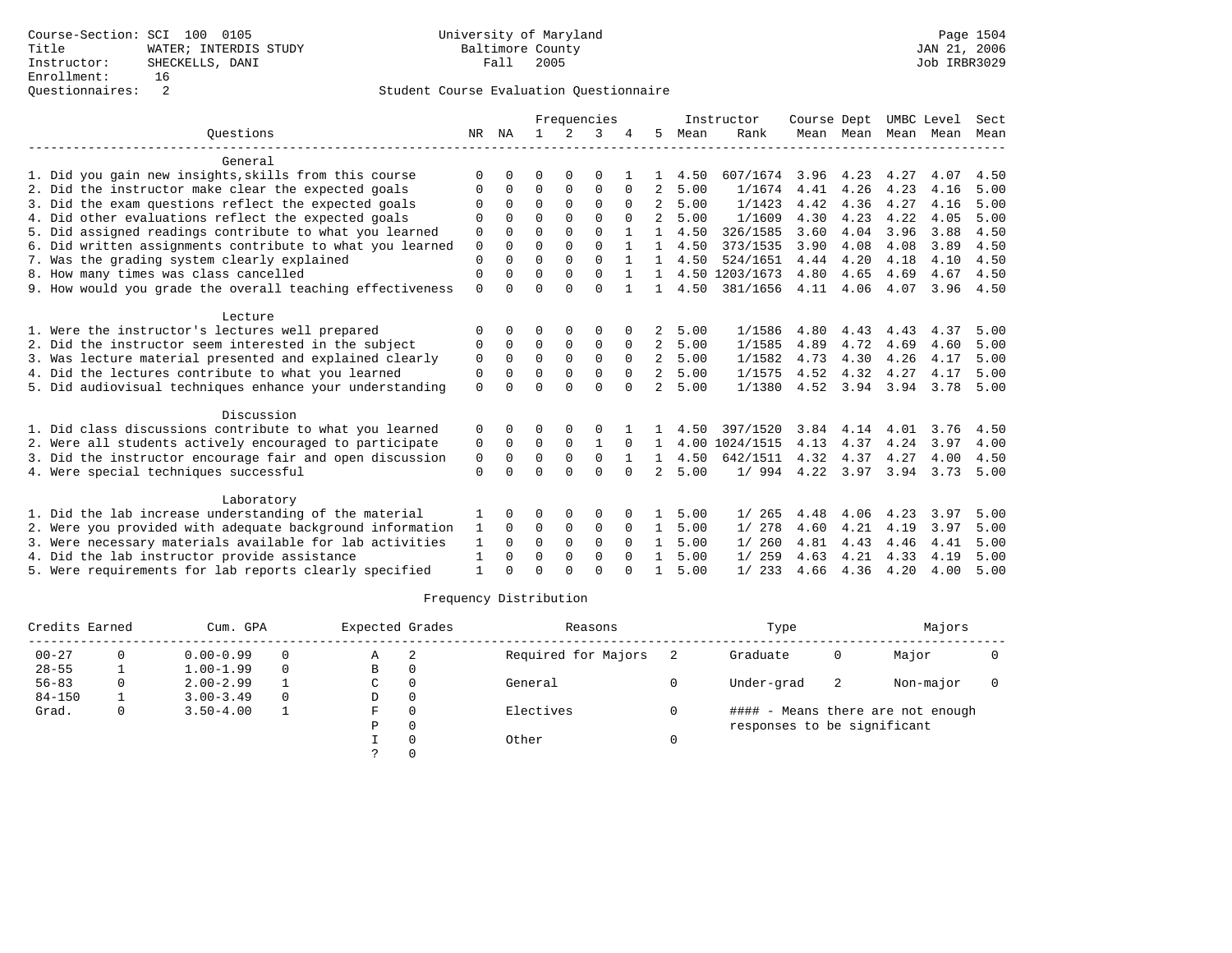|                                                           |                |                | Frequencies    |                |                |                | Instructor | Course Dept |                | UMBC Level |           | Sect |      |      |
|-----------------------------------------------------------|----------------|----------------|----------------|----------------|----------------|----------------|------------|-------------|----------------|------------|-----------|------|------|------|
| Ouestions                                                 | NR.            | ΝA             | $\mathbf{1}$   | $\mathcal{L}$  | 3              |                | 5.         | Mean        | Rank           |            | Mean Mean | Mean | Mean | Mean |
| General                                                   |                |                |                |                |                |                |            |             |                |            |           |      |      |      |
| 1. Did you gain new insights, skills from this course     |                |                | 3              |                |                |                |            |             | 3.53 1504/1674 | 3.96       | 4.23      | 4.27 | 4.07 | 3.53 |
| 2. Did the instructor make clear the expected goals       | 1              | $\Omega$       | $\mathbf{1}$   | $\mathbf{1}$   | 4              | 4              |            |             | 4.00 1146/1674 | 4.41       | 4.26      | 4.23 | 4.16 | 4.00 |
| 3. Did the exam questions reflect the expected goals      |                | $\Omega$       | $\mathbf{1}$   | $\Omega$       | 4              | 6              |            | 4.05        | 986/1423       | 4.42       | 4.36      | 4.27 | 4.16 | 4.05 |
| 4. Did other evaluations reflect the expected goals       | $\overline{2}$ | $\Omega$       | ζ              | $\Omega$       | $\epsilon$     |                |            |             | 3.56 1431/1609 | 4.30       | 4.23      | 4.22 | 4.05 | 3.56 |
| 5. Did assigned readings contribute to what you learned   | 1              |                | $\overline{4}$ | $\mathbf{1}$   | $\overline{4}$ | $\mathfrak{D}$ |            |             | 2.93 1480/1585 | 3.60       | 4.04      | 3.96 | 3.88 | 2.93 |
| 6. Did written assignments contribute to what you learned | $\mathbf{1}$   | $\cap$         | 5              | 3              | 4              | 4              | 3          |             | 2.84 1480/1535 | 3.90       | 4.08      | 4.08 | 3.89 | 2.84 |
| 7. Was the grading system clearly explained               | $\mathbf{1}$   | $\Omega$       | $\mathbf{1}$   | $\mathfrak{D}$ | $\overline{a}$ |                | q          |             | 4.00 1097/1651 | 4.44       | 4.20      | 4.18 | 4.10 | 4.00 |
| 8. How many times was class cancelled                     | 1              | 2              | $\Omega$       | $\Omega$       | $\Omega$       | $\mathbf{1}$   | 16         |             | 4.94 424/1673  | 4.80       | 4.65      | 4.69 | 4.67 | 4.94 |
| 9. How would you grade the overall teaching effectiveness | 4              |                |                |                | $\mathfrak{D}$ | 8              | ζ          |             | 3.73 1252/1656 | 4.11       | 4.06      | 4.07 | 3.96 | 3.73 |
| Lecture                                                   |                |                |                |                |                |                |            |             |                |            |           |      |      |      |
| 1. Were the instructor's lectures well prepared           |                | $\cap$         |                |                |                |                | 11         |             | 4.26 1136/1586 | 4.80       | 4.43      | 4.43 | 4.37 | 4.26 |
| 2. Did the instructor seem interested in the subject      | 1              | $\Omega$       | $\mathbf{1}$   | $\mathbf 0$    | 1              | $\Omega$       | 17         |             | 4.68 1047/1585 | 4.89       | 4.72      | 4.69 | 4.60 | 4.68 |
| 3. Was lecture material presented and explained clearly   | 1              | $\Omega$       | $\mathbf{1}$   | $\Omega$       | $\mathbf{1}$   | 8              | 9          | 4.26        | 924/1582       | 4.73       | 4.30      | 4.26 | 4.17 | 4.26 |
| 4. Did the lectures contribute to what you learned        | 1              |                | $\mathbf{1}$   | 0              | 1              | 6              | 9          | 4.29        | 923/1575       | 4.52       | 4.32      | 4.27 | 4.17 | 4.29 |
| 5. Did audiovisual techniques enhance your understanding  | 3              | $\cap$         | $\mathfrak{D}$ | 1              | $\mathfrak{D}$ | 3              | 9          | 3.94        | 744/1380       | 4.52       | 3.94      | 3.94 | 3.78 | 3.94 |
| Discussion                                                |                |                |                |                |                |                |            |             |                |            |           |      |      |      |
| 1. Did class discussions contribute to what you learned   | 8              | 0              |                |                |                |                | 6          | 4.00        | 810/1520       | 3.84       | 4.14      | 4.01 | 3.76 | 4.00 |
| 2. Were all students actively encouraged to participate   | 8              | $\Omega$       | $\Omega$       | $\mathbf{1}$   | 3              | $\overline{a}$ | 6          | 4.08        | 999/1515       | 4.13       | 4.37      | 4.24 | 3.97 | 4.08 |
| 3. Did the instructor encourage fair and open discussion  | 8              | $\Omega$       | $\mathbf 0$    | $\mathbf 0$    | 3              |                |            | 4.33        | 816/1511       | 4.32       | 4.37      | 4.27 | 4.00 | 4.33 |
| 4. Were special techniques successful                     | 8              | $\overline{a}$ | $\Omega$       | $\mathfrak{D}$ | $\mathbf{1}$   | $\mathfrak{D}$ | 5          | 4.00        | 474/994        | 4.22       | 3.97      | 3.94 | 3.73 | 4.00 |
| Laboratory                                                |                |                |                |                |                |                |            |             |                |            |           |      |      |      |
| 1. Did the lab increase understanding of the material     | 9              | O              | O              | 0              | 2              |                | 6          | 4.36        | 265<br>127/    | 4.48       | 4.06      | 4.23 | 3.97 | 4.36 |
| 2. Were you provided with adequate background information | 10             | $\Omega$       | $\Omega$       | $\mathbf 0$    | 0              | 4              | 6          | 4.60        | 72/ 278        | 4.60       | 4.21      | 4.19 | 3.97 | 4.60 |
| 3. Were necessary materials available for lab activities  | 9              | $\Omega$       | $\Omega$       | $\Omega$       | $\mathbf{1}$   |                |            | 4.64        | 110/ 260       | 4.81       | 4.43      | 4.46 | 4.41 | 4.64 |
| 4. Did the lab instructor provide assistance              | 9              | $\mathbf{1}$   | $\Omega$       | $\Omega$       | $\Omega$       | $\mathbf{1}$   | 9          | 4.90        | 35/ 259        | 4.63       | 4.21      | 4.33 | 4.19 | 4.90 |
| 5. Were requirements for lab reports clearly specified    | 9              | U              | $\Omega$       |                | $\Omega$       |                |            | 4.45        | 82/ 233        | 4.66       | 4.36      | 4.20 | 4.00 | 4.45 |

| Credits Earned |   | Cum. GPA      |   | Expected Grades |          | Reasons                |    | Type                        |    | Majors                            |  |
|----------------|---|---------------|---|-----------------|----------|------------------------|----|-----------------------------|----|-----------------------------------|--|
| $00 - 27$      |   | $0.00 - 0.99$ |   | Α               | 8        | Required for Majors 14 |    | Graduate                    | 0  | Major                             |  |
| $28 - 55$      |   | $1.00 - 1.99$ | 0 | B               | 8        |                        |    |                             |    |                                   |  |
| $56 - 83$      |   | $2.00 - 2.99$ | 2 | C               |          | General                |    | Under-grad                  | 20 | Non-major                         |  |
| $84 - 150$     |   | $3.00 - 3.49$ | 8 | D               | $\Omega$ |                        |    |                             |    |                                   |  |
| Grad.          | 0 | $3.50 - 4.00$ | 4 | F.              | $\Omega$ | Electives              |    |                             |    | #### - Means there are not enough |  |
|                |   |               |   | P               | $\Omega$ |                        |    | responses to be significant |    |                                   |  |
|                |   |               |   |                 |          | Other                  | z. |                             |    |                                   |  |
|                |   |               |   |                 |          |                        |    |                             |    |                                   |  |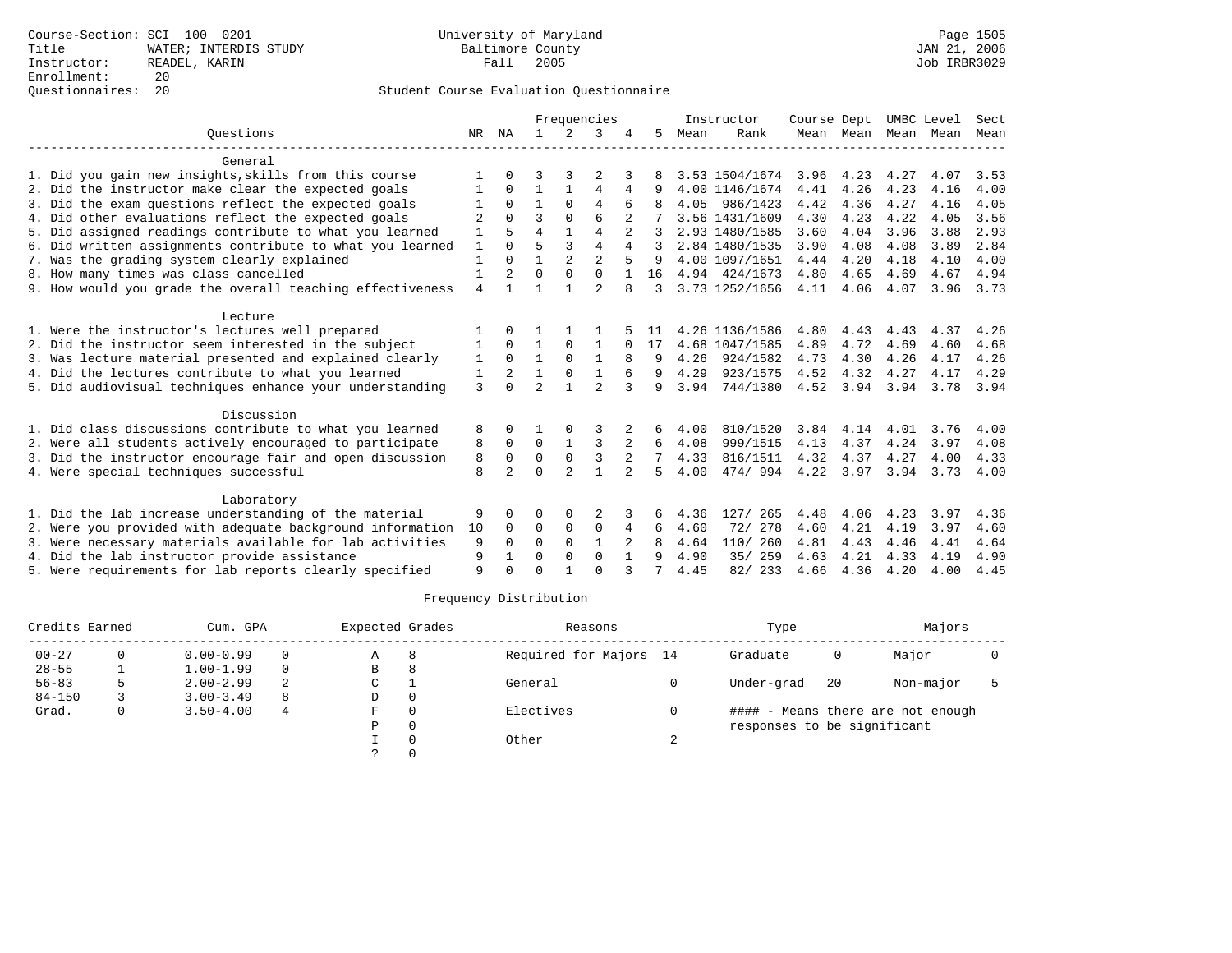|                                                           |                | Frequencies |                |                |                | Instructor | Course Dept |      | UMBC Level     |      | Sect      |      |      |      |
|-----------------------------------------------------------|----------------|-------------|----------------|----------------|----------------|------------|-------------|------|----------------|------|-----------|------|------|------|
| Ouestions                                                 | NR             | ΝA          | $\mathbf{1}$   | $\mathcal{L}$  | 3              |            | 5.          | Mean | Rank           |      | Mean Mean | Mean | Mean | Mean |
| General                                                   |                |             |                |                |                |            |             |      |                |      |           |      |      |      |
| 1. Did you gain new insights, skills from this course     |                | 0           | O              | 2              | 3              |            |             |      | 3.81 1378/1674 | 3.96 | 4.23      | 4.27 | 4.07 | 3.81 |
| 2. Did the instructor make clear the expected goals       |                | 0           | $\Omega$       | $\Omega$       | 3              |            |             | 4.38 | 776/1674       | 4.41 | 4.26      | 4.23 | 4.16 | 4.38 |
| 3. Did the exam questions reflect the expected goals      |                | $\Omega$    | $\Omega$       | $\Omega$       | $\overline{2}$ |            | 12          | 4.63 | 431/1423       | 4.42 | 4.36      | 4.27 | 4.16 | 4.63 |
| 4. Did other evaluations reflect the expected goals       |                | 0           | $\Omega$       | $\overline{a}$ | $\Omega$       |            |             | 4.31 | 771/1609       | 4.30 | 4.23      | 4.22 | 4.05 | 4.31 |
| 5. Did assigned readings contribute to what you learned   | 1              |             | $\overline{a}$ | 1              | 3              |            |             |      | 3.60 1164/1585 | 3.60 | 4.04      | 3.96 | 3.88 | 3.60 |
| 6. Did written assignments contribute to what you learned | 1              | $\Omega$    | 1              | $\overline{a}$ | $\overline{a}$ |            | 6           |      | 3.81 1101/1535 | 3.90 | 4.08      | 4.08 | 3.89 | 3.81 |
| 7. Was the grading system clearly explained               | $\mathbf{1}$   | $\Omega$    | $\Omega$       | 1              | 1              | 4          | 10          | 4.44 | 628/1651       | 4.44 | 4.20      | 4.18 | 4.10 | 4.44 |
| 8. How many times was class cancelled                     | $\mathbf{1}$   | 0           | $\Omega$       | $\Omega$       | $\Omega$       | $\Omega$   | 16          | 5.00 | 1/1673         | 4.80 | 4.65      | 4.69 | 4.67 | 5.00 |
| 9. How would you grade the overall teaching effectiveness | $\overline{4}$ |             | $\Omega$       | $\Omega$       | $\overline{2}$ |            | 3           | 4.08 | 906/1656       | 4.11 | 4.06      | 4.07 | 3.96 | 4.08 |
| Lecture                                                   |                |             |                |                |                |            |             |      |                |      |           |      |      |      |
| 1. Were the instructor's lectures well prepared           |                | 0           | O              | $\Omega$       |                |            | 13          | 4.75 | 496/1586       | 4.80 | 4.43      | 4.43 | 4.37 | 4.75 |
| 2. Did the instructor seem interested in the subject      | 1              | 0           | $\Omega$       | $\Omega$       | 1              |            | 15          | 4.88 | 640/1585       | 4.89 | 4.72      | 4.69 | 4.60 | 4.88 |
| 3. Was lecture material presented and explained clearly   | 1              | $\Omega$    | $\Omega$       | $\Omega$       | $\mathbf{1}$   |            | 10          | 4.56 | 567/1582       | 4.73 | 4.30      | 4.26 | 4.17 | 4.56 |
| 4. Did the lectures contribute to what you learned        | 1              | O           | $\Omega$       | $\Omega$       | 2              |            | 8           | 4.38 | 847/1575       | 4.52 | 4.32      | 4.27 | 4.17 | 4.38 |
| 5. Did audiovisual techniques enhance your understanding  | 1              |             | $\Omega$       | $\cap$         | $\mathfrak{D}$ |            | 11          | 4.56 | 265/1380       | 4.52 | 3.94      | 3.94 | 3.78 | 4.56 |
| Discussion                                                |                |             |                |                |                |            |             |      |                |      |           |      |      |      |
| 1. Did class discussions contribute to what you learned   | 3              | 0           | 0              |                |                |            |             | 4.14 | 743/1520       | 3.84 | 4.14      | 4.01 | 3.76 | 4.14 |
| 2. Were all students actively encouraged to participate   | 3              | $\Omega$    | $\Omega$       | $\Omega$       | $\overline{a}$ |            | 9           | 4.50 | 629/1515       | 4.13 | 4.37      | 4.24 | 3.97 | 4.50 |
| 3. Did the instructor encourage fair and open discussion  | 3              | $\Omega$    | 0              | $\mathbf 0$    | $\mathbf 0$    |            | 11          | 4.79 | 380/1511       | 4.32 | 4.37      | 4.27 | 4.00 | 4.79 |
| 4. Were special techniques successful                     | 3              |             | 1              | $\Omega$       | $\mathbf{1}$   | 3          | 8           | 4.31 | 337/ 994       | 4.22 | 3.97      | 3.94 | 3.73 | 4.31 |
| Laboratory                                                |                |             |                |                |                |            |             |      |                |      |           |      |      |      |
| 1. Did the lab increase understanding of the material     | 3              | 0           | O              | 0              | $\Omega$       |            | 10          | 4.71 | 47/<br>265     | 4.48 | 4.06      | 4.23 | 3.97 | 4.71 |
| 2. Were you provided with adequate background information | 3              | $\Omega$    | 0              | 2              | $\Omega$       |            | 11          | 4.50 | 86/278         | 4.60 | 4.21      | 4.19 | 3.97 | 4.50 |
| 3. Were necessary materials available for lab activities  | 3              | 0           | $\Omega$       |                | $\Omega$       |            | 11          | 4.64 | 108/ 260       | 4.81 | 4.43      | 4.46 | 4.41 | 4.64 |
| 4. Did the lab instructor provide assistance              | 3              | 0           | $\Omega$       | 0              | $\Omega$       |            | 11          | 4.79 | 259<br>51/     | 4.63 | 4.21      | 4.33 | 4.19 | 4.79 |
| 5. Were requirements for lab reports clearly specified    | $\mathbf{3}$   |             | $\cap$         |                | $\cap$         |            | 12          | 4.86 | 29/ 233        | 4.66 | 4.36      | 4.20 | 4.00 | 4.86 |

| Credits Earned |   | Cum. GPA      |          |    | Expected Grades | Reasons                | Type                        |    | Majors                            |  |
|----------------|---|---------------|----------|----|-----------------|------------------------|-----------------------------|----|-----------------------------------|--|
| $00 - 27$      |   | $0.00 - 0.99$ | $\Omega$ | Α  | 12              | Required for Majors 15 | Graduate                    | 0  | Major                             |  |
| $28 - 55$      | 2 | $1.00 - 1.99$ | $\Omega$ | B  | 4               |                        |                             |    |                                   |  |
| $56 - 83$      |   | $2.00 - 2.99$ |          | C  |                 | General                | Under-grad                  | 17 | Non-major                         |  |
| $84 - 150$     |   | $3.00 - 3.49$ |          | D  | $\Omega$        |                        |                             |    |                                   |  |
| Grad.          | 0 | $3.50 - 4.00$ | 4        | F. |                 | Electives              |                             |    | #### - Means there are not enough |  |
|                |   |               |          | P  | $\Omega$        |                        | responses to be significant |    |                                   |  |
|                |   |               |          |    | Other           |                        |                             |    |                                   |  |
|                |   |               |          |    |                 |                        |                             |    |                                   |  |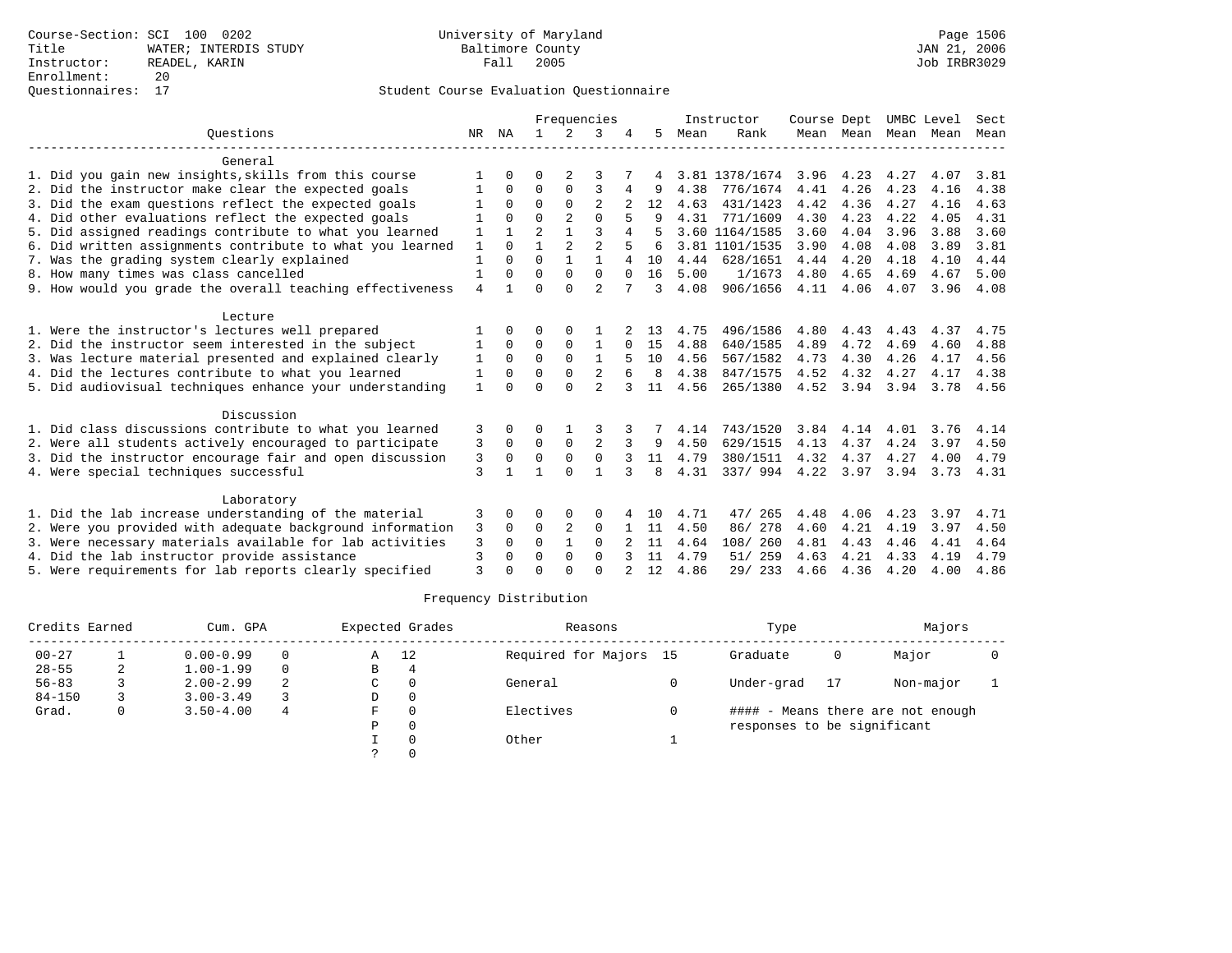|                                                           |             |                |                      |                      | Frequencies                  |          |               |      | Instructor         | Course Dept UMBC Level |                |      |                          | Sect        |
|-----------------------------------------------------------|-------------|----------------|----------------------|----------------------|------------------------------|----------|---------------|------|--------------------|------------------------|----------------|------|--------------------------|-------------|
| Ouestions                                                 |             | NR NA          | $\mathbf{1}$         | 2                    | 3                            | 4        | 5             | Mean | Rank               |                        |                |      | Mean Mean Mean Mean Mean |             |
|                                                           |             |                |                      |                      |                              |          |               |      |                    |                        |                |      |                          |             |
| General                                                   |             |                |                      |                      |                              |          |               |      |                    |                        |                |      |                          |             |
| 1. Did you gain new insights, skills from this course     |             |                |                      |                      |                              |          |               |      | 3.56 1495/1674     | 3.96                   | 4.23           | 4.27 | 4.07                     | 3.56        |
| 2. Did the instructor make clear the expected goals       | $\Omega$    | $\Omega$       | $\Omega$             |                      | 4                            | 6        |               |      | 4.06 1111/1674     | 4.41                   | 4.26           | 4.23 | 4.16                     | 4.06        |
| 3. Did the exam questions reflect the expected goals      | $\Omega$    | $\Omega$       | $\Omega$             | $\mathbf{1}$         | 4                            | 4        |               |      | 4.17 915/1423      | 4.42                   | 4.36           | 4.27 | 4.16                     | 4.17        |
| 4. Did other evaluations reflect the expected goals       | $\Omega$    | $\Omega$       | $\Omega$             | 2                    | 3                            | 6        |               |      | 4.00 1094/1609     | 4.30                   | 4.23           | 4.22 | 4.05                     | 4.00        |
| 5. Did assigned readings contribute to what you learned   | 1           | $\overline{a}$ | $\overline{a}$       | $\overline{a}$       | 5                            | 3        | 3             |      | 3.20 1385/1585     | 3.60                   | 4.04           | 3.96 | 3.88                     | 3.20        |
| 6. Did written assignments contribute to what you learned | 1           | $\Omega$       |                      | 3                    | 3                            |          | 5             |      | 3.59 1251/1535     | 3.90                   | 4.08           | 4.08 | 3.89                     | 3.59        |
| 7. Was the grading system clearly explained               | $\mathbf 0$ | $\Omega$       | $\mathbf 0$          |                      | 3                            |          | 11            |      | 4.33 768/1651      | 4.44                   | 4.20           | 4.18 | 4.10                     | 4.33        |
| 8. How many times was class cancelled                     | $\mathbf 0$ | $\Omega$       | $\mathbf 0$          | $\mathbf{1}$         | $\Omega$                     |          | 17            |      | 4.83 832/1673      | 4.80                   | 4.65           | 4.69 | 4.67                     | 4.83        |
| 9. How would you grade the overall teaching effectiveness | 5           | $\cap$         | $\mathbf{1}$         | $\mathbf{1}$         | ζ                            |          | $\mathcal{L}$ |      | 3.62 1324/1656     | 4.11 4.06              |                | 4.07 | 3.96                     | 3.62        |
| Lecture                                                   |             |                |                      |                      |                              |          |               |      |                    |                        |                |      |                          |             |
| 1. Were the instructor's lectures well prepared           | 2           | $\Omega$       | $\Omega$             | $\Omega$             | $\Omega$                     |          | 12            | 4.75 | 496/1586           | 4.80                   | 4.43           | 4.43 | 4.37                     | 4.75        |
| 2. Did the instructor seem interested in the subject      | 2           | $\Omega$       | $\Omega$             | $\Omega$             | $\Omega$                     | 4        | 12            | 4.75 | 917/1585           | 4.89                   | 4.72           | 4.69 | 4.60                     | 4.75        |
| 3. Was lecture material presented and explained clearly   | 3           | $\mathbf 0$    | $\mathbf 0$          | $\Omega$             | 0                            | 6        | 9             | 4.60 | 525/1582           | 4.73                   | 4.30           | 4.26 | 4.17                     | 4.60        |
| 4. Did the lectures contribute to what you learned        | 2           | $\mathbf 0$    | $\Omega$             | $\Omega$             | $\mathbf{1}$                 |          | 12            | 4.69 | 467/1575           | 4.52                   | 4.32           | 4.27 | 4.17                     | 4.69        |
| 5. Did audiovisual techniques enhance your understanding  | 2           | $\Omega$       | $\Omega$             |                      | ς                            |          | 11            | 4.38 | 399/1380           |                        | 4.52 3.94 3.94 |      | 3.78                     | 4.38        |
|                                                           |             |                |                      |                      |                              |          |               |      |                    |                        |                |      |                          |             |
| Discussion                                                |             |                |                      |                      |                              |          |               |      |                    |                        |                |      |                          |             |
| 1. Did class discussions contribute to what you learned   | 5           | $\Omega$       | $\Omega$             | 2                    | 2                            |          |               | 3.92 | 901/1520           | 3.84                   | 4.14           | 4.01 | 3.76                     | 3.92        |
| 2. Were all students actively encouraged to participate   | 5           | $\Omega$       | $\mathbf 0$          | 2                    | 3                            | 2        |               |      | 3.92 1114/1515     | 4.13                   | 4.37           | 4.24 | 3.97                     | 3.92        |
| 3. Did the instructor encourage fair and open discussion  | 5           | $\mathbf 0$    | $\mathbf 0$          |                      | 3                            |          | 8             | 4.23 | 917/1511           | 4.32                   | 4.37           | 4.27 | 4.00                     | 4.23        |
| 4. Were special techniques successful                     | 5           |                | $\Omega$             |                      | 1                            | 4        | 6             | 4.25 | 360/994            | 4.22 3.97              |                | 3.94 | 3.73                     | 4.25        |
|                                                           |             |                |                      |                      |                              |          |               |      |                    |                        |                |      |                          |             |
| Laboratory                                                |             |                |                      |                      |                              |          |               |      |                    |                        |                |      |                          |             |
| 1. Did the lab increase understanding of the material     | 7           | $\Omega$       | $\Omega$             | $\Omega$             |                              | 3        | 7             | 4.55 | 85/ 265            | 4.48                   | 4.06           | 4.23 | 3.97                     | 4.55        |
| 2. Were you provided with adequate background information | 7           | $\Omega$       | $\Omega$<br>$\Omega$ | $\Omega$<br>$\Omega$ | $\mathbf{1}$<br>$\mathbf{1}$ | 2        | 8<br>10       | 4.64 | 64/ 278            | 4.60                   | 4.21           | 4.19 | 3.97                     | 4.64        |
| 3. Were necessary materials available for lab activities  | 7           | $\Omega$       |                      |                      |                              | $\Omega$ |               | 4.82 | 60/ 260            | 4.81                   | 4.43           | 4.46 | 4.41                     | 4.82        |
| 4. Did the lab instructor provide assistance              | 7           | $\Omega$       | $\Omega$             | $\Omega$             | $\mathbf{1}$                 |          | 9             | 4.73 | 72/ 259            | 4.63                   | 4.21           | 4.33 | 4.19                     | 4.73        |
| 5. Were requirements for lab reports clearly specified    | 7           | $\Omega$       | $\Omega$             | $\Omega$             | 1                            | $\Omega$ | 10            | 4.82 | 32/233             | 4.66                   | 4.36           | 4.20 | 4.00                     | 4.82        |
| Field Work                                                |             |                |                      |                      |                              |          |               |      |                    |                        |                |      |                          |             |
| 1. Did field experience contribute to what you learned    | 17          |                | $\Omega$             | $\Omega$             | $\Omega$                     |          |               |      | $5.00$ ****/<br>76 | 4.20                   | 3.36           | 3.98 | 3.32                     | ****        |
| 2. Did you clearly understand your evaluation criteria    | 17          | $\Omega$       | $\Omega$             | 0                    | 0                            | $\Omega$ |               |      | 77<br>$5.00$ ****/ | 4.20                   | 3.65           | 3.93 | 3.42                     | $***$ * * * |
| 3. Was the instructor available for consultation          | 17          | $\Omega$       | $\Omega$             | $\Omega$             | $\Omega$                     | $\Omega$ |               |      | $5.00$ ****/<br>53 | ****                   | 4.19           | 4.45 | 4.34                     | $***$       |
| 4. To what degree could you discuss your evaluations      | 17          | $\cap$         | $\Omega$             | $\cap$               | $\cap$                       |          |               |      | $5.00$ ****/<br>48 | ****                   | 3.86           | 4.12 | 4.00                     | $* * * * *$ |

| Credits Earned |   | Cum. GPA      |          | Expected Grades |          | Reasons             |   | Type                        |    | Majors                            |  |
|----------------|---|---------------|----------|-----------------|----------|---------------------|---|-----------------------------|----|-----------------------------------|--|
| $00 - 27$      |   | $0.00 - 0.99$ | 0        | Α               | 9        | Required for Majors | 8 | Graduate                    | 0  | Major                             |  |
| $28 - 55$      |   | $1.00 - 1.99$ | $\Omega$ | B               |          |                     |   |                             |    |                                   |  |
| $56 - 83$      |   | $2.00 - 2.99$ |          | C               |          | General             |   | Under-grad                  | 18 | Non-major                         |  |
| $84 - 150$     |   | $3.00 - 3.49$ | 4        | D               | $\Omega$ |                     |   |                             |    |                                   |  |
| Grad.          | 0 | $3.50 - 4.00$ |          | F.              |          | Electives           |   |                             |    | #### - Means there are not enough |  |
|                |   |               |          | Ρ               |          |                     |   | responses to be significant |    |                                   |  |
|                |   |               |          |                 |          | Other               |   |                             |    |                                   |  |
|                |   |               |          |                 |          |                     |   |                             |    |                                   |  |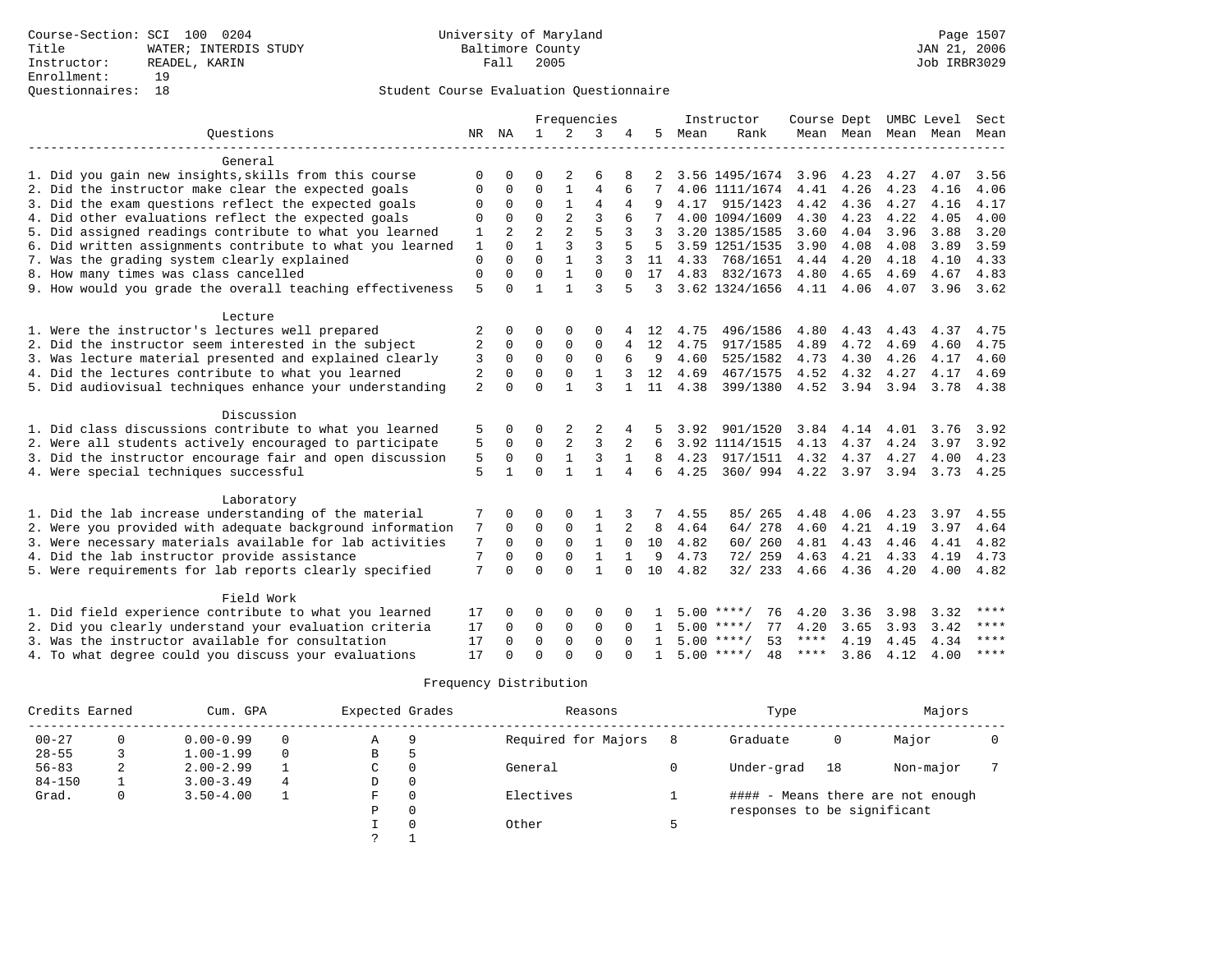|                                                                                                          | Frequencies    |                              |                            |                             |                            |                              | Instructor      | Course Dept UMBC Level |                                          |                   |              | Sect                |              |             |
|----------------------------------------------------------------------------------------------------------|----------------|------------------------------|----------------------------|-----------------------------|----------------------------|------------------------------|-----------------|------------------------|------------------------------------------|-------------------|--------------|---------------------|--------------|-------------|
| Questions                                                                                                |                | NR NA                        | $\mathbf 1$                | 2                           | 3                          | 4                            | 5               | Mean                   | Rank                                     |                   |              | Mean Mean Mean Mean |              | Mean        |
| . _ _ _ _ _ _ _ _ _ _ _ _ _ _ _                                                                          |                |                              |                            |                             |                            |                              |                 |                        |                                          |                   |              |                     |              |             |
| General                                                                                                  |                |                              |                            |                             |                            |                              |                 |                        |                                          |                   |              |                     |              |             |
| 1. Did you gain new insights, skills from this course                                                    | 1              | $\Omega$                     | $\mathbf 0$                | $\Omega$                    | $\mathbf{1}$               | 9                            | 4               |                        | 4.21 1004/1674                           | 3.96              | 4.23         | 4.27                | 4.07         | 4.21        |
| 2. Did the instructor make clear the expected goals                                                      | $\mathbf{1}$   | $\mathbf 0$                  | $\mathbf{0}$               | $\mathbf 0$                 | $\mathbf 0$                | 6                            | 8               | 4.57                   | 495/1674                                 | 4.41              | 4.26         | 4.23                | 4.16         | 4.57        |
| 3. Did the exam questions reflect the expected goals                                                     | 1              | $\mathbf 0$                  | 1                          | $\Omega$                    | 1                          | 5                            | 7               | 4.21                   | 878/1423                                 | 4.42              | 4.36         | 4.27                | 4.16         | 4.21        |
| 4. Did other evaluations reflect the expected goals                                                      | 1              | $\mathbf 0$                  | $\mathbf{1}$               | $\mathbf 0$                 | $\mathbf{1}$               | 5                            | $7^{\circ}$     |                        | 4.21 905/1609                            | 4.30              | 4.23         | 4.22                | 4.05         | 4.21        |
| 5. Did assigned readings contribute to what you learned                                                  | 2              | $\mathbf{1}$                 | $\mathbf{1}$               | 2                           | 3                          | 5                            | 1               |                        | 3.25 1364/1585                           | 3.60              | 4.04         | 3.96                | 3.88         | 3.25        |
| 6. Did written assignments contribute to what you learned                                                | 2              | $\mathbf 0$                  | $\mathbf{1}$               | $\mathbf{1}$                | 2                          | 6                            | 3               |                        | 3.69 1190/1535                           | 3.90              | 4.08         | 4.08                | 3.89         | 3.69        |
| 7. Was the grading system clearly explained                                                              | 2              | $\Omega$                     | $\Omega$                   | $\Omega$                    | $\Omega$                   | 3                            | 10              |                        | 4.77 220/1651                            | 4.44              | 4.20         | 4.18                | 4.10         | 4.77        |
| 8. How many times was class cancelled                                                                    | $\overline{a}$ | $\mathbf 0$                  | $\mathbf 0$                | $\mathbf 0$                 | $\mathbf{0}$               | 7                            | 6               |                        | 4.46 1246/1673                           | 4.80              | 4.65         | 4.69                | 4.67         | 4.46        |
| 9. How would you grade the overall teaching effectiveness                                                | $\overline{4}$ | $\mathbf{1}$                 | $\Omega$                   | $\Omega$                    | $\mathbf{1}$               | 6                            | 3               | 4.20                   | 794/1656                                 | 4.11              | 4.06         | 4.07                | 3.96         | 4.20        |
|                                                                                                          |                |                              |                            |                             |                            |                              |                 |                        |                                          |                   |              |                     |              |             |
| Lecture                                                                                                  |                | 0                            | 1                          | $\mathbf 0$                 | 0                          | $\mathbf{1}$                 |                 | 4.64                   |                                          |                   |              | 4.43                | 4.37         | 4.64        |
| 1. Were the instructor's lectures well prepared<br>2. Did the instructor seem interested in the subject  | 1<br>1         | 0                            | $\mathbf{0}$               | $\mathbf 0$                 | 0                          | $\mathbf 1$                  | 12<br>13        | 4.93                   | 693/1586<br>453/1585                     | 4.80<br>4.89      | 4.43<br>4.72 | 4.69                | 4.60         | 4.93        |
| 3. Was lecture material presented and explained clearly                                                  | 1              | 0                            | $\mathbf 0$                | 0                           | 1                          | $\mathbf{1}$                 | 12              | 4.79                   | 272/1582                                 | 4.73              | 4.30         | 4.26                | 4.17         | 4.79        |
| 4. Did the lectures contribute to what you learned                                                       | 1              | $\Omega$                     | $\mathbf{1}$               | $\mathbf{1}$                | $\Omega$                   | 6                            | 6               |                        | 4.07 1111/1575                           | 4.52              | 4.32         | 4.27                | 4.17         | 4.07        |
| 5. Did audiovisual techniques enhance your understanding                                                 | $\overline{a}$ | $\mathbf 0$                  | $\mathbf{1}$               | $\mathbf 0$                 | $\overline{2}$             | $\mathbf{1}$                 | 9               | 4.31                   | 447/1380                                 | 4.52              | 3.94         | 3.94                | 3.78         | 4.31        |
|                                                                                                          |                |                              |                            |                             |                            |                              |                 |                        |                                          |                   |              |                     |              |             |
| Discussion                                                                                               |                |                              |                            |                             |                            |                              |                 |                        |                                          |                   |              |                     |              |             |
| 1. Did class discussions contribute to what you learned                                                  | 7              | 0                            | 1                          | $\mathbf 0$                 | 0                          | 3                            | 4               | 4.13                   | 760/1520                                 | 3.84              | 4.14         | 4.01                | 3.76         | 4.13        |
| 2. Were all students actively encouraged to participate                                                  | 7              | $\mathbf 0$                  | $\mathbf 0$                | $\mathbf 0$                 | $\mathbf{1}$               | $\overline{2}$               | 5               | 4.50                   | 629/1515                                 | 4.13              | 4.37         | 4.24                | 3.97         | 4.50        |
| 3. Did the instructor encourage fair and open discussion                                                 | 7              | 0                            | $\mathbf{0}$               | $\mathbf 0$                 | $\mathbf{1}$               | 3                            | $\overline{4}$  | 4.38                   | 779/1511                                 | 4.32              | 4.37         | 4.27                | 4.00         | 4.38        |
| 4. Were special techniques successful                                                                    | 7              | $\mathbf{1}$                 | $\Omega$                   | $\Omega$                    | $\mathbf{1}$               | $\overline{4}$               | $\overline{2}$  | 4.14                   | 420/994                                  | 4.22              | 3.97         | 3.94                | 3.73         | 4.14        |
|                                                                                                          |                |                              |                            |                             |                            |                              |                 |                        |                                          |                   |              |                     |              |             |
| Laboratory                                                                                               |                |                              |                            |                             |                            |                              |                 |                        |                                          |                   |              |                     |              |             |
| 1. Did the lab increase understanding of the material                                                    | 5              | 0                            | $\mathbf 0$                | $\mathbf 0$                 | 1                          | 5                            | 4               | 4.30                   | 138/ 265                                 | 4.48              | 4.06         | 4.23                | 3.97         | 4.30        |
| 2. Were you provided with adequate background information                                                | 5              | 0                            | $\mathbf{0}$               | $\mathbf 0$                 | $\mathbf 0$                | 5                            | 5               | 4.50                   | 86/ 278                                  | 4.60              | 4.21         | 4.19                | 3.97         | 4.50        |
| 3. Were necessary materials available for lab activities                                                 | 5              | $\mathbf 0$                  | $\mathbf{0}$               | $\mathbf 0$                 | $\mathbf 0$                | 3                            | $7\overline{ }$ | 4.70                   | 94/260                                   | 4.81              | 4.43         | 4.46                | 4.41         | 4.70        |
| 4. Did the lab instructor provide assistance                                                             | 5              | $\mathbf 0$                  | $\mathbf{0}$               | $\mathbf 0$                 | 1                          | $\mathbf{1}$                 | 8               | 4.70                   | 81/ 259                                  | 4.63              | 4.21         | 4.33                | 4.19         | 4.70        |
| 5. Were requirements for lab reports clearly specified                                                   | 5              | $\mathbf 0$                  | $\mathbf{0}$               | $\Omega$                    | $\mathbf{1}$               | 3                            | 6               | 4.50                   | 72/ 233                                  | 4.66              | 4.36         | 4.20                | 4.00         | 4.50        |
|                                                                                                          |                |                              |                            |                             |                            |                              |                 |                        |                                          |                   |              |                     |              |             |
| Seminar                                                                                                  |                |                              |                            |                             |                            |                              |                 |                        |                                          |                   |              |                     |              |             |
| 1. Were assigned topics relevant to the announced theme                                                  | 13             | 0                            | $\mathbf{0}$               | $\mathbf 0$                 | 0                          | 2                            |                 |                        | $4.00$ ****/ 103                         | ****              | 4.39         | 4.41                | 4.33         | ****        |
| 2. Was the instructor available for individual attention                                                 | 13             | 0                            | $\mathbf 0$                | $\mathbf 0$                 | $\mathbf{0}$               | $\mathbf 1$                  | $\mathbf{1}$    | 4.50                   | $***/101$                                | ****              | 4.33         | 4.48                | 4.18         | ****        |
| 3. Did research projects contribute to what you learned                                                  | 13             | $\mathbf 0$                  | $\mathbf 0$                | $\mathsf 0$                 | $\mathbf 0$                | 2                            | $\mathbf 0$     | 4.00                   | $***/$<br>95                             | $***$ * *         | 4.15         | 4.31                | 3.99         | ****        |
| 4. Did presentations contribute to what you learned                                                      | 13             | $\mathbf 0$                  | $\mathbf 0$                | $\mathbf 0$                 | $\mathbf{1}$               | $\mathbf{1}$                 | $\mathbf 0$     | 3.50                   | 99<br>$***/$                             | $***$ * * *       | 4.36         | 4.39                | 4.10         | $***$       |
| 5. Were criteria for grading made clear                                                                  | 13             | $\mathbf 0$                  | $\mathbf 0$                | $\Omega$                    | $\Omega$                   | $\mathbf 1$                  | 1               |                        | $4.50$ ****/<br>97                       | $***$ * * *       | 3.76         | 4.14                | 3.69         | $***$       |
|                                                                                                          |                |                              |                            |                             |                            |                              |                 |                        |                                          |                   |              |                     |              |             |
| Field Work                                                                                               |                |                              |                            |                             |                            |                              |                 |                        |                                          |                   |              |                     |              | $***$       |
| 1. Did field experience contribute to what you learned                                                   | 13             | 0                            | $\mathbf 0$                | $\mathbf 0$<br>$\Omega$     | 0<br>$\Omega$              | 2<br>$\mathbf{1}$            | $\Omega$        |                        | $4.00$ ****/<br>76<br>77                 | 4.20              | 3.36         | 3.98                | 3.32         | $***$       |
| 2. Did you clearly understand your evaluation criteria                                                   | 13             | $\mathsf{O}\xspace$          | $\mathsf 0$<br>$\mathsf 0$ |                             |                            |                              | $\mathbf{1}$    | 4.50                   | $***/$                                   | 4.20<br>$***$ * * | 3.65         | 3.93                | 3.42         | $***$       |
| 3. Was the instructor available for consultation<br>4. To what degree could you discuss your evaluations | 13             | $\mathbf{1}$<br>$\mathbf{1}$ | $\mathbf 0$                | $\mathsf{O}$<br>$\mathbf 0$ | $\mathbf 0$<br>$\mathbf 0$ | $\mathbf{1}$                 | 0<br>$\Omega$   |                        | $4.00$ ****/<br>53<br>$4.00$ ****/<br>48 | $***$ * * *       | 4.19         | 4.45                | 4.34         | $***$       |
|                                                                                                          | 13<br>13       | $\mathbf{1}$                 | $\Omega$                   | $\Omega$                    | $\Omega$                   | $\mathbf{1}$<br>$\mathbf{1}$ | $\Omega$        | 4.00                   | $***$ /<br>49                            | $***$ * *         | 3.86         | 4.12                | 4.00<br>4.30 | $***$       |
| 5. Did conferences help you carry out field activities                                                   |                |                              |                            |                             |                            |                              |                 |                        |                                          |                   | 3.74         | 4.27                |              |             |
| Self Paced                                                                                               |                |                              |                            |                             |                            |                              |                 |                        |                                          |                   |              |                     |              |             |
| 1. Did self-paced system contribute to what you learned                                                  | 13             | 0                            | $\mathbf{0}$               | $\mathbf 0$                 | 1                          | 1                            | $\Omega$        |                        | $3.50$ ****/<br>61                       | ****              | 4.03         | 4.09                | 3.87         | ****        |
| 2. Did study questions make clear the expected goal                                                      | 13             | $\mathbf{1}$                 | $\mathbf 0$                | $\mathbf 0$                 | $\mathbf{0}$               | $\mathbf{1}$                 | $\Omega$        | 4.00                   | $***/$<br>52                             | $***$ * *         | 4.21         | 4.26                | 3.91         | $***$ * * * |
| 3. Were your contacts with the instructor helpful                                                        | 13             | 1                            | $\mathbf 0$                | 0                           | 0                          | $\mathbf{1}$                 | $\Omega$        | 4.00                   | 50<br>$***/$                             | ****              | 4.23         | 4.44                | 4.39         | ****        |
| 4. Was the feedback/tutoring by proctors helpful                                                         | 13             | 1                            | $\mathbf{0}$               | $\mathbf 0$                 | $\mathbf 0$                | $\mathbf{1}$                 | $\Omega$        | 4.00                   | $***$ /<br>35                            | ****              | 4.22         | 4.36                | 3.92         | ****        |
| 5. Were there enough proctors for all the students                                                       | 13             | $\mathbf{1}$                 | $\mathbf{0}$               | $\Omega$                    | $\mathbf{0}$               | $\mathbf{1}$                 | $\Omega$        |                        | $4.00$ ****/<br>31                       | $***$ * * *       | 4.25         | 4.34                | 3.88         | ****        |
|                                                                                                          |                |                              |                            |                             |                            |                              |                 |                        |                                          |                   |              |                     |              |             |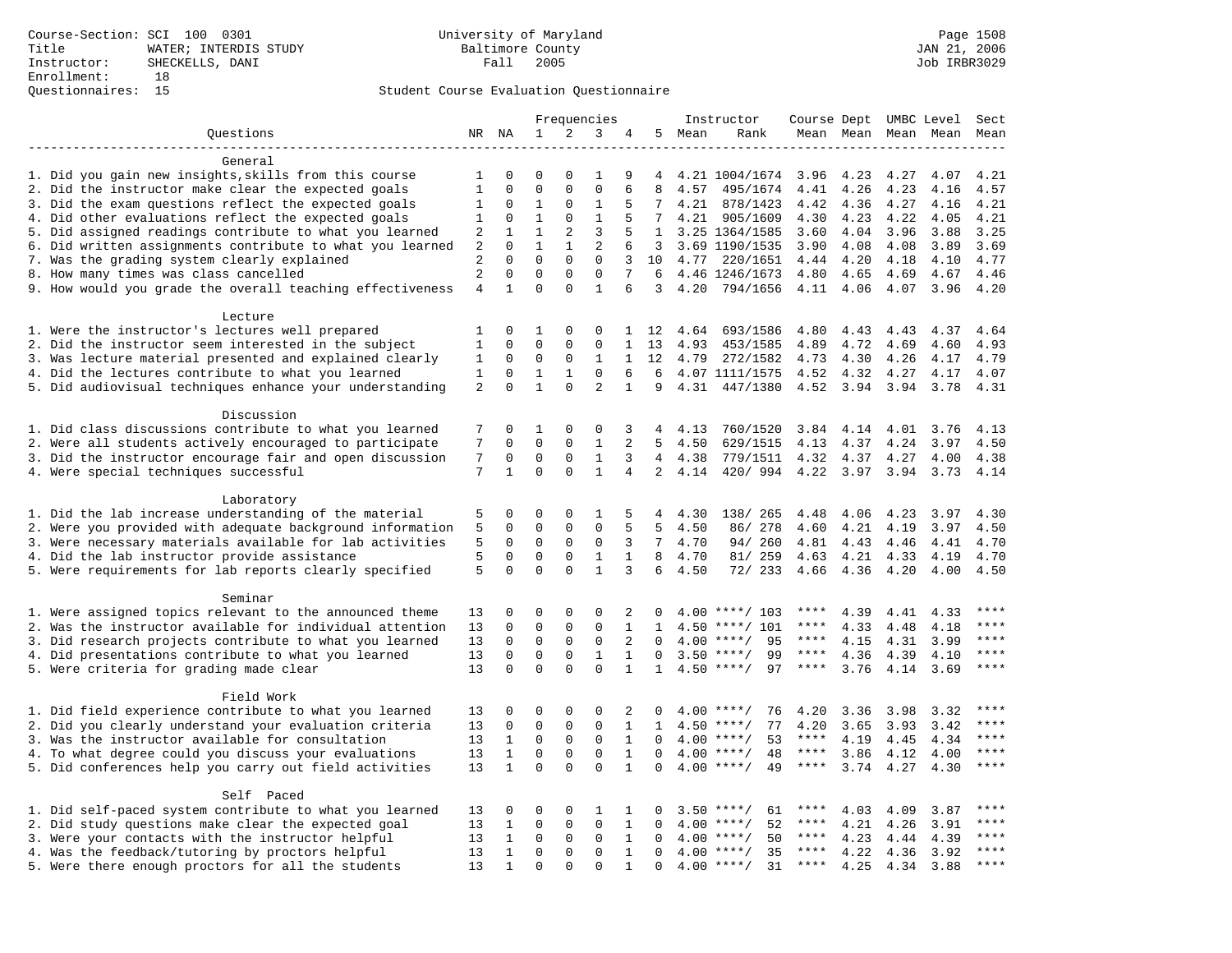| Course-Section: SCI 100 0301   | University of Maryland                  | Page 1508    |
|--------------------------------|-----------------------------------------|--------------|
| Title<br>WATER; INTERDIS STUDY | Baltimore County                        | JAN 21, 2006 |
| Instructor:<br>SHECKELLS, DANI | 2005<br>Fall                            | Job IRBR3029 |
| Enrollment:                    |                                         |              |
| Ouestionnaires: 15             | Student Course Evaluation Questionnaire |              |

| Credits Earned |          | Cum. GPA      |   | Expected Grades |          | Reasons                | Type                        |    | Majors                            |  |
|----------------|----------|---------------|---|-----------------|----------|------------------------|-----------------------------|----|-----------------------------------|--|
| $00 - 27$      | $\Omega$ | $0.00 - 0.99$ |   | Α               | -5       | Required for Majors 11 | Graduate                    | 0  | Major                             |  |
| $28 - 55$      |          | $1.00 - 1.99$ |   | В               |          |                        |                             |    |                                   |  |
| $56 - 83$      | 2        | $2.00 - 2.99$ |   | $\sim$<br>◡     | 0        | General                | Under-grad                  | 15 | Non-major                         |  |
| $84 - 150$     | 0        | $3.00 - 3.49$ | 4 | D               | 0        |                        |                             |    |                                   |  |
| Grad.          | 0        | $3.50 - 4.00$ | 2 | F               | 0        | Electives              |                             |    | #### - Means there are not enough |  |
|                |          |               |   | Ρ               | 0        |                        | responses to be significant |    |                                   |  |
|                |          |               |   |                 | $\Omega$ | Other                  |                             |    |                                   |  |
|                |          |               |   |                 | 0        |                        |                             |    |                                   |  |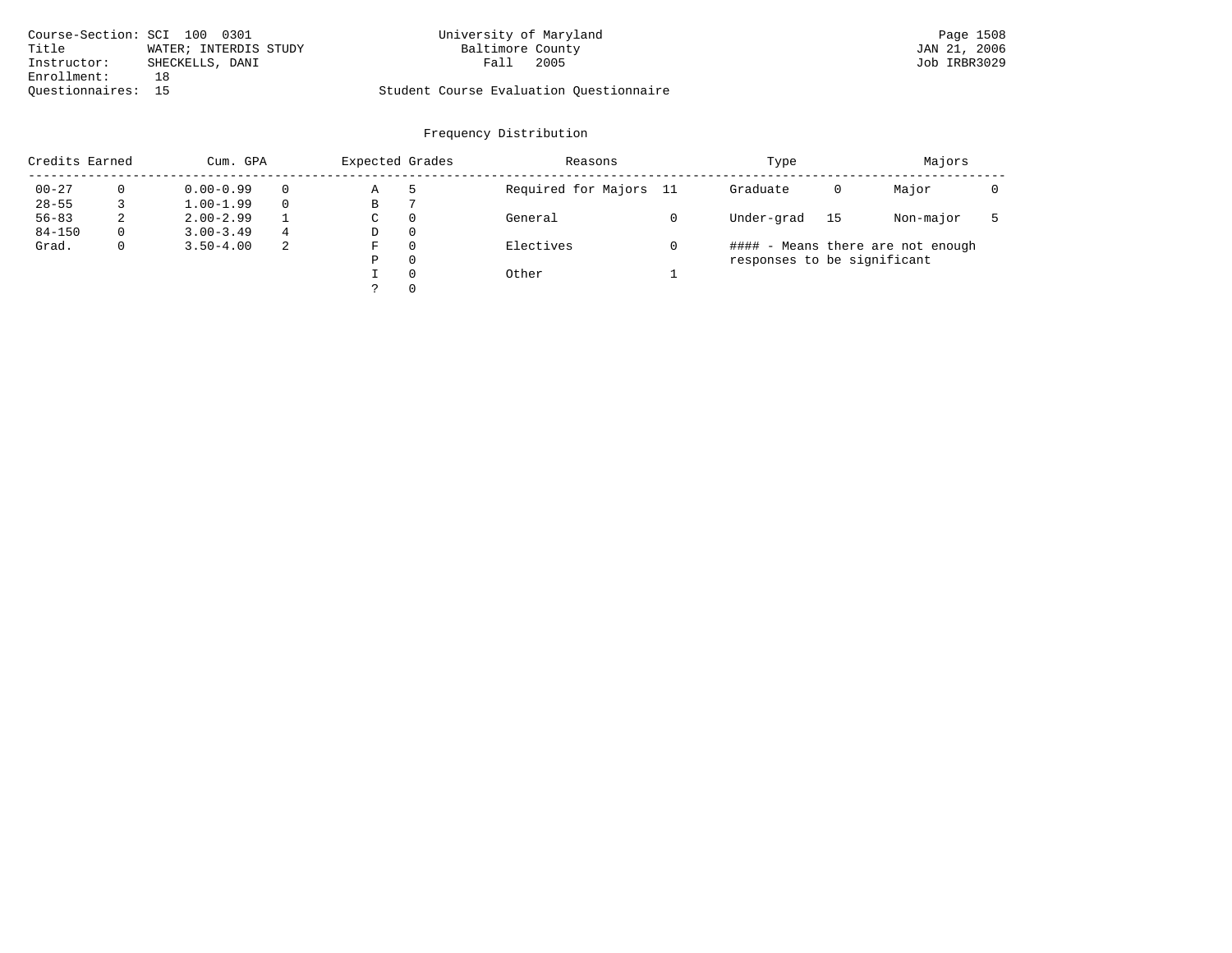|                                                           |                |          | Frequencies    |             |                |          | Instructor | Course Dept |                |      | UMBC Level | Sect |      |      |
|-----------------------------------------------------------|----------------|----------|----------------|-------------|----------------|----------|------------|-------------|----------------|------|------------|------|------|------|
| Ouestions                                                 | NR.            | ΝA       |                | 2           | 3              |          | .5         | Mean        | Rank           |      | Mean Mean  | Mean | Mean | Mean |
| General                                                   |                |          |                |             |                |          |            |             |                |      |            |      |      |      |
| 1. Did you gain new insights, skills from this course     | 2              |          | O              |             | 0              |          |            | 4.64        | 445/1674       | 3.96 | 4.23       | 4.27 | 4.07 | 4.64 |
| 2. Did the instructor make clear the expected goals       | 2              | $\Omega$ | $\Omega$       | $\Omega$    | $\Omega$       | 2        | 9          | 4.82        | 207/1674       | 4.41 | 4.26       | 4.23 | 4.16 | 4.82 |
| 3. Did the exam questions reflect the expected goals      | $\overline{c}$ | $\Omega$ | $\Omega$       | $\Omega$    | $\Omega$       | 3        |            | 4.73        | 298/1423       | 4.42 | 4.36       | 4.27 | 4.16 | 4.73 |
| 4. Did other evaluations reflect the expected goals       | 2              | $\cap$   | $\Omega$       | $\Omega$    | $\cap$         |          |            | 4.73        | 252/1609       | 4.30 | 4.23       | 4.22 | 4.05 | 4.73 |
| 5. Did assigned readings contribute to what you learned   | $\overline{2}$ |          | $\overline{a}$ | $\Omega$    | $\Omega$       |          |            | 4.10        | 702/1585       | 3.60 | 4.04       | 3.96 | 3.88 | 4.10 |
| 6. Did written assignments contribute to what you learned | 2              | $\cap$   | $\Omega$       | $\Omega$    | $\Omega$       | 4        |            | 4.64        | 260/1535       | 3.90 | 4.08       | 4.08 | 3.89 | 4.64 |
| 7. Was the grading system clearly explained               | $\overline{2}$ |          | $\Omega$       | $\Omega$    | $\overline{2}$ |          |            | 4.55        | 471/1651       | 4.44 | 4.20       | 4.18 | 4.10 | 4.55 |
| 8. How many times was class cancelled                     | 2              | $\Omega$ | $\Omega$       | $\Omega$    | $\Omega$       | 3        | 8          |             | 4.73 1001/1673 | 4.80 | 4.65       | 4.69 | 4.67 | 4.73 |
| 9. How would you grade the overall teaching effectiveness | 5              |          | $\Omega$       | $\cap$      | $\Omega$       | 4        | 4          | 4.50        | 381/1656       | 4.11 | 4.06       | 4.07 | 3.96 | 4.50 |
| Lecture                                                   |                |          |                |             |                |          |            |             |                |      |            |      |      |      |
| 1. Were the instructor's lectures well prepared           | 2              |          | $\Omega$       | $\Omega$    | $\Omega$       |          | 11         | 5.00        | 1/1586         | 4.80 | 4.43       | 4.43 | 4.37 | 5.00 |
| 2. Did the instructor seem interested in the subject      | 2              | $\Omega$ | $\Omega$       | $\Omega$    | $\Omega$       |          | 11         | 5.00        | 1/1585         | 4.89 | 4.72       | 4.69 | 4.60 | 5.00 |
| 3. Was lecture material presented and explained clearly   | 2              | $\Omega$ | $\Omega$       | $\Omega$    | $\Omega$       | $\Omega$ | 11         | 5.00        | 1/1582         | 4.73 | 4.30       | 4.26 | 4.17 | 5.00 |
| 4. Did the lectures contribute to what you learned        | 2              |          | $\Omega$       | $\Omega$    | $\Omega$       | 0        | 11         | 5.00        | 1/1575         | 4.52 | 4.32       | 4.27 | 4.17 | 5.00 |
| 5. Did audiovisual techniques enhance your understanding  | $\overline{2}$ |          | $\Omega$       | $\cap$      | $\Omega$       |          | 11         | 5.00        | 1/1380         | 4.52 | 3.94       | 3.94 | 3.78 | 5.00 |
| Discussion                                                |                |          |                |             |                |          |            |             |                |      |            |      |      |      |
| 1. Did class discussions contribute to what you learned   |                |          |                |             | 0              | 2        | 3          | 4.00        | 810/1520       | 3.84 | 4.14       | 4.01 | 3.76 | 4.00 |
| 2. Were all students actively encouraged to participate   | 7              | $\Omega$ | $\mathbf{1}$   | $\Omega$    | $\Omega$       |          | 4          | 4.17        | 960/1515       | 4.13 | 4.37       | 4.24 | 3.97 | 4.17 |
| 3. Did the instructor encourage fair and open discussion  | 8              | $\Omega$ | $\Omega$       | $\mathbf 0$ | $\Omega$       | $\Omega$ | 5          | 5.00        | 1/1511         | 4.32 | 4.37       | 4.27 | 4.00 | 5.00 |
| 4. Were special techniques successful                     | 8              | $\cap$   | $\cap$         | $\cap$      | $\cap$         |          | 4          | 4.80        | 95/994         |      | 4.22 3.97  | 3.94 | 3.73 | 4.80 |
| Laboratory                                                |                |          |                |             |                |          |            |             |                |      |            |      |      |      |
| 1. Did the lab increase understanding of the material     |                |          | $\Omega$       | 0           |                |          | 5          | 4.67        | 265<br>59/     | 4.48 | 4.06       | 4.23 | 3.97 | 4.67 |
| 2. Were you provided with adequate background information | 7              | $\Omega$ | 0              | $\mathbf 0$ | 0              |          | 5          | 4.83        | 32/ 278        | 4.60 | 4.21       | 4.19 | 3.97 | 4.83 |
| 3. Were necessary materials available for lab activities  | 7              | $\Omega$ | $\Omega$       | $\Omega$    | $\Omega$       |          | 5          | 4.83        | 56/ 260        | 4.81 | 4.43       | 4.46 | 4.41 | 4.83 |
| 4. Did the lab instructor provide assistance              | 7              | $\Omega$ | $\Omega$       | $\Omega$    | $\Omega$       |          | 5          | 4.83        | 259<br>42/     | 4.63 | 4.21       | 4.33 | 4.19 | 4.83 |
| 5. Were requirements for lab reports clearly specified    | 7              |          | $\cap$         |             | $\cap$         |          | 5          | 4.83        | 30/ 233        | 4.66 | 4.36       | 4.20 | 4.00 | 4.83 |

| Credits Earned |    | Cum. GPA      |          | Expected Grades |          | Reasons             | Type                        |      | Majors                            |  |
|----------------|----|---------------|----------|-----------------|----------|---------------------|-----------------------------|------|-----------------------------------|--|
| $00 - 27$      |    | $0.00 - 0.99$ | $\Omega$ | A               |          | Required for Majors | Graduate                    | 0    | Major                             |  |
| $28 - 55$      | 5. | $1.00 - 1.99$ | $\Omega$ | B               | 4        |                     |                             |      |                                   |  |
| $56 - 83$      |    | $2.00 - 2.99$ |          | C               |          | General             | Under-grad                  | - 13 | Non-major                         |  |
| $84 - 150$     | 2  | $3.00 - 3.49$ |          | D               | $\Omega$ |                     |                             |      |                                   |  |
| Grad.          |    | $3.50 - 4.00$ |          | F               |          | Electives           |                             |      | #### - Means there are not enough |  |
|                |    |               |          | Ρ               |          |                     | responses to be significant |      |                                   |  |
|                |    |               |          |                 | Other    |                     |                             |      |                                   |  |
|                |    |               |          |                 |          |                     |                             |      |                                   |  |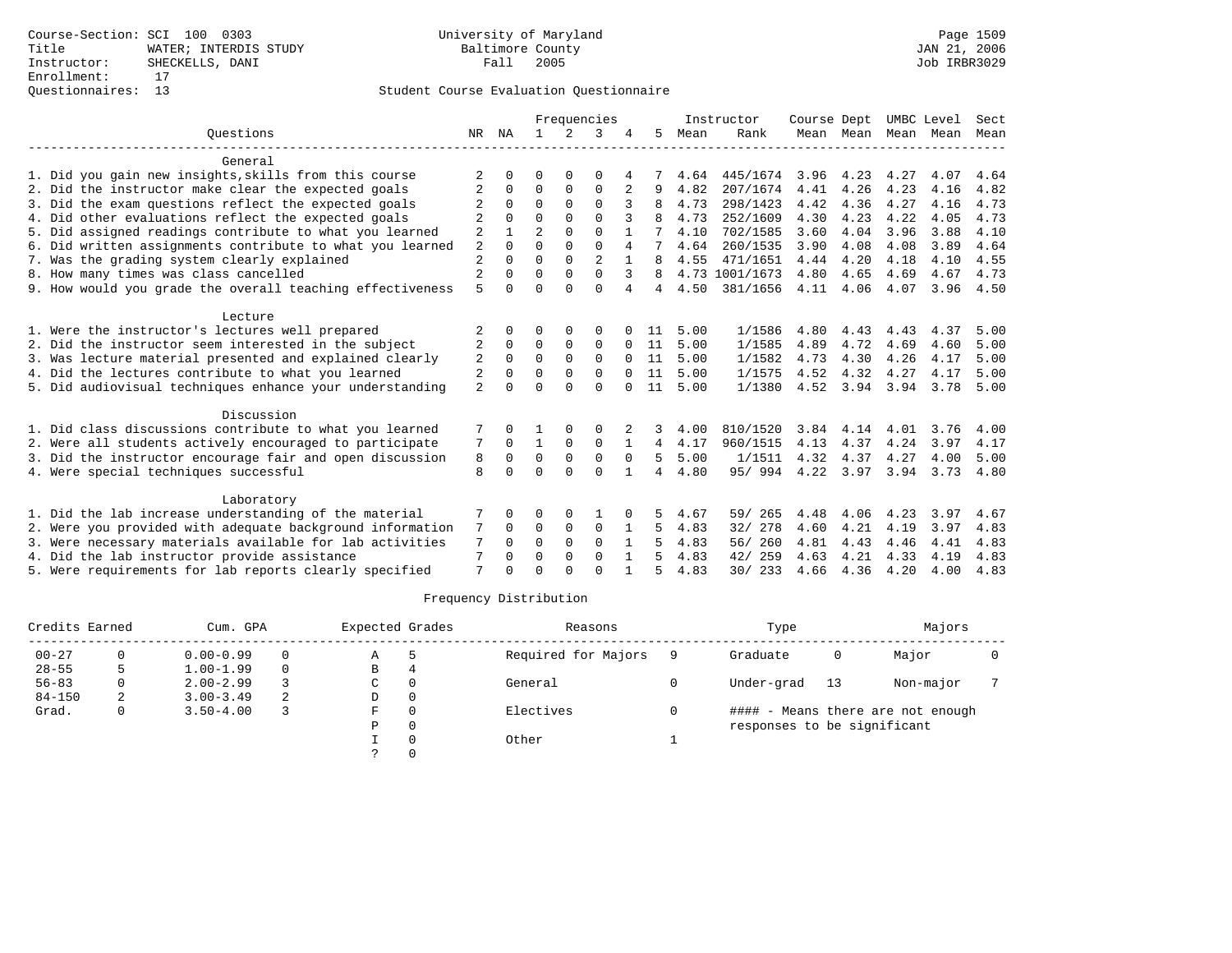|                                                                     |              |                      |                            |                          | Frequencies       |                |              |              | Instructor               |              |                |      | Course Dept UMBC Level   | Sect         |
|---------------------------------------------------------------------|--------------|----------------------|----------------------------|--------------------------|-------------------|----------------|--------------|--------------|--------------------------|--------------|----------------|------|--------------------------|--------------|
| Ouestions                                                           |              | NR NA                | $\mathbf{1}$               | 2                        | 3                 | 4              | 5            | Mean         | Rank                     |              |                |      | Mean Mean Mean Mean Mean |              |
|                                                                     |              |                      |                            |                          |                   |                |              |              |                          |              |                |      |                          |              |
| General                                                             |              |                      |                            |                          |                   |                |              |              |                          |              |                |      |                          |              |
| 1. Did you gain new insights, skills from this course               | $\Omega$     |                      |                            |                          |                   |                |              |              | 3.57 1489/1674           | 3.96         | 4.23           | 4.27 | 4.07                     | 3.57         |
| 2. Did the instructor make clear the expected goals                 | 0            | 0                    | $\mathbf 0$                | 1                        | $\overline{2}$    | $\overline{2}$ | 9            | 4.36         | 803/1674                 | 4.41         | 4.26           | 4.23 | 4.16                     | 4.36         |
| 3. Did the exam questions reflect the expected goals                | 0            | $\mathbf 0$          | $\mathbf 0$                |                          | $\mathbf{1}$      | 4              | 8            | 4.36         | 750/1423                 | 4.42         | 4.36           | 4.27 | 4.16                     | 4.36         |
| 4. Did other evaluations reflect the expected goals                 | 0            |                      | $\mathbf{1}$               | $\Omega$                 | $\overline{2}$    | 4              |              |              | 4.08 1048/1609           | 4.30         | 4.23           | 4.22 | 4.05                     | 4.08         |
| 5. Did assigned readings contribute to what you learned             | 0            | $\overline{4}$       | $\overline{2}$             | 2                        | $\mathbf{1}$      |                | 3            |              | 3.20 1385/1585           | 3.60         | 4.04           | 3.96 | 3.88                     | 3.20         |
| 6. Did written assignments contribute to what you learned           | $\mathbf 0$  | $\Omega$             | $\mathbf{1}$               |                          | 5                 | 4              | 3            |              | 3.50 1295/1535           | 3.90         | 4.08           | 4.08 | 3.89                     | 3.50         |
| 7. Was the grading system clearly explained                         | 0            | $\Omega$             | $\Omega$                   | $\Omega$                 |                   |                | 10           |              | 4.50 524/1651            | 4.44         | 4.20           | 4.18 | 4.10                     | 4.50         |
| 8. How many times was class cancelled                               | $\Omega$     | $\Omega$             | $\Omega$                   | $\Omega$                 | $\Omega$          | 4              | 10           |              | 4.71 1015/1673           | 4.80         | 4.65           | 4.69 | 4.67                     | 4.71         |
| 9. How would you grade the overall teaching effectiveness           | 3            | $\cap$               | $\mathbf{1}$               | $\cap$                   | $\Omega$          | 7              | 3            |              | 4.00 955/1656            |              | 4.11 4.06      | 4.07 | $3.96$ 4.00              |              |
| Lecture                                                             |              |                      |                            |                          |                   |                |              |              |                          |              |                |      |                          |              |
| 1. Were the instructor's lectures well prepared                     |              | 0                    | $\Omega$                   | 0                        | 0                 |                | 12           | 4.92         | 171/1586                 | 4.80         | 4.43           | 4.43 | 4.37                     | 4.92         |
| 2. Did the instructor seem interested in the subject                | 1            | $\mathbf 0$          | 0                          | $\Omega$                 | $\Omega$          | $\Omega$       | 13           | 5.00         | 1/1585                   | 4.89         | 4.72           | 4.69 | 4.60                     | 5.00         |
| 3. Was lecture material presented and explained clearly             | 1            | $\Omega$             | $\Omega$                   | $\Omega$                 | $\Omega$          | 2              | 11           | 4.85         | 208/1582                 | 4.73         | 4.30           | 4.26 | 4.17                     | 4.85         |
| 4. Did the lectures contribute to what you learned                  | $\mathbf{1}$ | $\Omega$             | $\Omega$                   | $\Omega$                 | $\mathbf{1}$      | 4              | 8            | 4.54         | 658/1575                 | 4.52         | 4.32           | 4.27 | 4.17                     | 4.54         |
| 5. Did audiovisual techniques enhance your understanding            | $\mathbf{1}$ |                      | $\Omega$                   |                          | 1                 |                | 9            | 4.50         | 303/1380                 |              | 4.52 3.94 3.94 |      | 3.78                     | 4.50         |
|                                                                     |              |                      |                            |                          |                   |                |              |              |                          |              |                |      |                          |              |
| Discussion                                                          |              |                      |                            |                          |                   |                |              |              |                          |              |                |      |                          |              |
| 1. Did class discussions contribute to what you learned             | 5            | $\Omega$             | 3                          |                          | 2                 |                |              |              | 2.67 1453/1520           | 3.84         | 4.14           | 4.01 | 3.76                     | 2.67         |
| 2. Were all students actively encouraged to participate             | 5            | $\Omega$             | $\overline{2}$             | $\mathbf 0$              | $\mathbf{1}$      |                | 5            |              | 3.78 1197/1515           | 4.13         | 4.37           | 4.24 | 3.97                     | 3.78         |
| 3. Did the instructor encourage fair and open discussion            | 5            | $\mathbf 0$          | $\overline{a}$             | $\mathbf 0$              | $\overline{2}$    | 3              | 2            |              | 3.33 1351/1511 4.32 4.37 |              |                | 4.27 | 4.00                     | 3.33         |
| 4. Were special techniques successful                               | 5            | 3                    | $\Omega$                   | $\mathbf{1}$             | $\overline{a}$    | $\overline{2}$ | $\mathbf{1}$ | 3.50         | 732/994 4.22             |              | 3.97           | 3.94 | 3.73                     | 3.50         |
|                                                                     |              |                      |                            |                          |                   |                |              |              |                          |              |                |      |                          |              |
| Laboratory<br>1. Did the lab increase understanding of the material |              | $\Omega$             |                            |                          |                   |                |              |              |                          |              |                | 4.23 |                          |              |
| 2. Were you provided with adequate background information           | 3            | $\Omega$             | $\mathbf 0$                |                          | $\mathbf 0$       |                | 6            | 4.45<br>4.36 | 106/ 265<br>124/ 278     | 4.48<br>4.60 | 4.06<br>4.21   | 4.19 | 3.97<br>3.97             | 4.45<br>4.36 |
|                                                                     | 3            | $\Omega$             | $\Omega$                   | $\Omega$                 | $\mathbf 0$       | 4<br>3         | $\mathsf{R}$ | 4.73         |                          |              |                |      |                          |              |
| 3. Were necessary materials available for lab activities            | 3            |                      |                            |                          |                   |                |              |              | 86/260                   | 4.81         | 4.43           | 4.46 | 4.41                     | 4.73         |
| 4. Did the lab instructor provide assistance                        | 3            | $\Omega$<br>$\Omega$ | $\overline{2}$<br>$\Omega$ | $\mathbf{0}$<br>$\Omega$ | 1<br>$\mathbf{1}$ | 2              | 6<br>6       | 3.91         | 205/259                  | 4.63         | 4.21           | 4.33 | 4.19                     | 3.91         |
| 5. Were requirements for lab reports clearly specified              | 3            |                      |                            |                          |                   | 4              |              | 4.45         | 82/ 233                  | 4.66 4.36    |                | 4.20 | 4.00                     | 4.45         |
| Field Work                                                          |              |                      |                            |                          |                   |                |              |              |                          |              |                |      |                          |              |
| 1. Did field experience contribute to what you learned              | 13           | $\Omega$             | 0                          | 0                        | 0                 |                |              |              | $5.00$ ****/<br>76       | 4.20         | 3.36           | 3.98 | 3.32                     | ****         |
| 2. Did you clearly understand your evaluation criteria              | 13           | $\Omega$             | 0                          | 0                        | $\mathbf 0$       | $\Omega$       | $\mathbf{1}$ |              | $5.00$ ****/<br>77       | 4.20         | 3.65           | 3.93 | 3.42                     | ****         |
| 3. Was the instructor available for consultation                    | 13           | $\Omega$             | $\Omega$                   | $\Omega$                 | $\Omega$          | $\Omega$       | $\mathbf{1}$ |              | $5.00$ ****/<br>53       | $***$ * * *  | 4.19           | 4.45 | 4.34                     | ****         |
| 4. To what degree could you discuss your evaluations                | 13           | $\Omega$             | $\Omega$                   | $\Omega$                 | $\Omega$          |                | $\mathbf{1}$ |              | $5.00$ ****/<br>48       | ****         | 3.86           | 4.12 | 4.00                     | $***$ * * *  |
| 5. Did conferences help you carry out field activities              | 13           | $\cap$               | $\Omega$                   | $\cap$                   | $\cap$            |                | $\mathbf{1}$ |              | $5.00$ ****/<br>49       | **** 3.74    |                | 4.27 | 4.30                     | $***$        |

|            | Credits Earned<br>Expected Grades<br>Cum. GPA |               |          |   |              | Reasons                | Type                        | Majors |                                   |  |
|------------|-----------------------------------------------|---------------|----------|---|--------------|------------------------|-----------------------------|--------|-----------------------------------|--|
| $00 - 27$  | 0                                             | $0.00 - 0.99$ | $\Omega$ | Α | ל            | Required for Majors 10 | Graduate                    | 0      | Major                             |  |
| $28 - 55$  | ∠                                             | $1.00 - 1.99$ | $\Omega$ | B | 4            |                        |                             |        |                                   |  |
| $56 - 83$  | b                                             | $2.00 - 2.99$ |          | C | 4            | General                | Under-grad                  | 14     | Non-major                         |  |
| $84 - 150$ |                                               | $3.00 - 3.49$ | 5        | D | $\mathbf{0}$ |                        |                             |        |                                   |  |
| Grad.      | 0                                             | $3.50 - 4.00$ |          | F | 0            | Electives              |                             |        | #### - Means there are not enough |  |
|            |                                               |               |          | Ρ | 0            |                        | responses to be significant |        |                                   |  |
|            |                                               |               |          |   | $\Omega$     | Other                  |                             |        |                                   |  |
|            |                                               |               |          |   | $\Omega$     |                        |                             |        |                                   |  |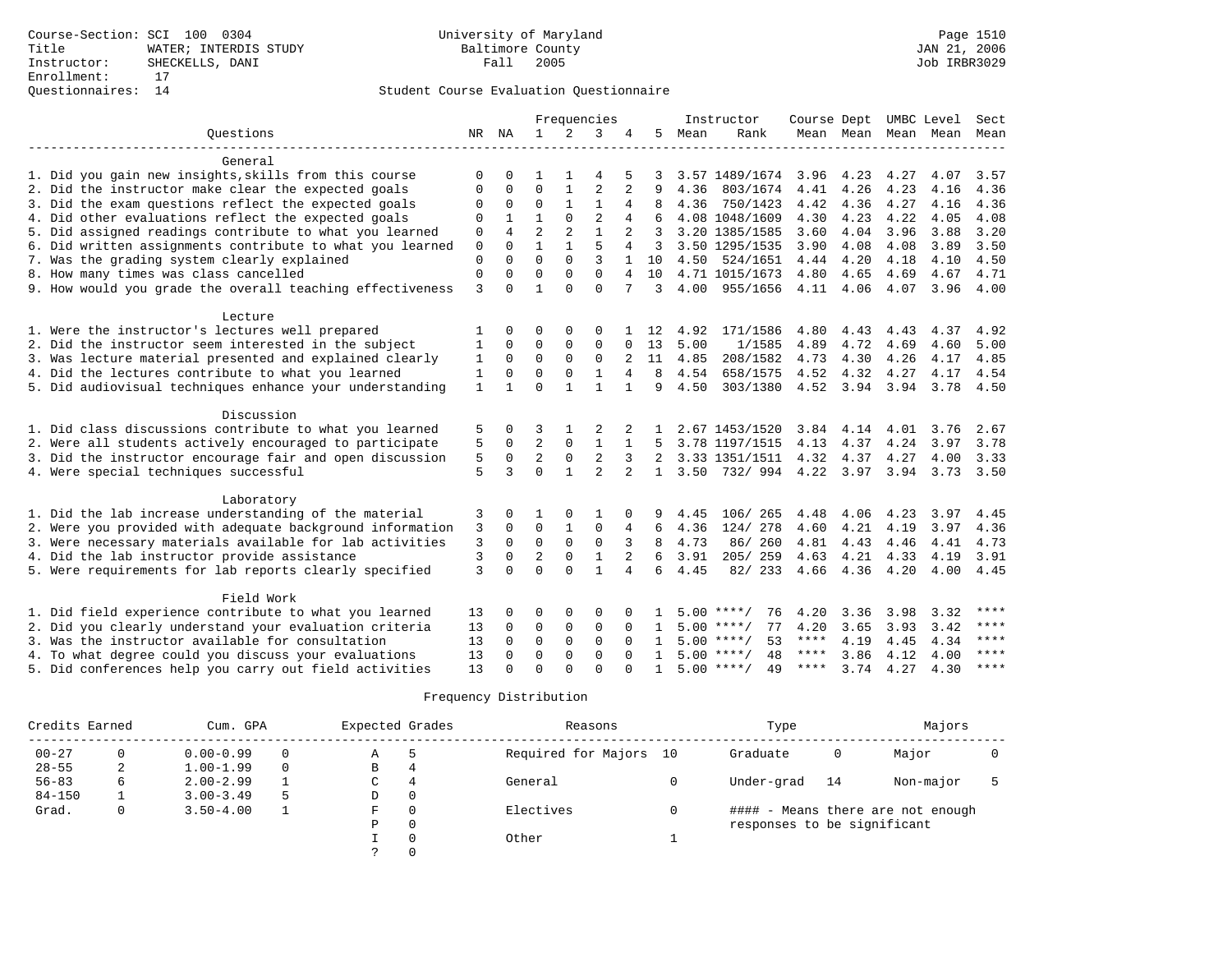|                                                                                                             |              |                        |               |                      | Frequencies      |                |              |              | Instructor             | Course Dept UMBC Level |              |              |              | Sect         |
|-------------------------------------------------------------------------------------------------------------|--------------|------------------------|---------------|----------------------|------------------|----------------|--------------|--------------|------------------------|------------------------|--------------|--------------|--------------|--------------|
| Ouestions                                                                                                   |              | NR NA                  | $\mathbf{1}$  | $\overline{2}$       | 3                | 4              | 5            | Mean         | Rank                   |                        | Mean Mean    | Mean         | Mean         | Mean         |
|                                                                                                             |              |                        |               |                      |                  |                |              |              |                        |                        |              |              |              |              |
| General                                                                                                     |              | O                      |               |                      |                  |                |              |              |                        |                        |              |              |              |              |
| 1. Did you gain new insights, skills from this course                                                       | 1<br>1       | 0                      | 0<br>$\Omega$ | $\Omega$<br>$\Omega$ | 1<br>$\mathbf 0$ | 6<br>4         | 7<br>10      | 4.43<br>4.71 | 735/1674<br>314/1674   | 3.96                   | 4.23<br>4.26 | 4.27<br>4.23 | 4.07<br>4.16 | 4.43<br>4.71 |
| 2. Did the instructor make clear the expected goals<br>3. Did the exam questions reflect the expected goals | $\mathbf{1}$ | 0                      | $\Omega$      | 0                    | $1\,$            | 2              | 11           | 4.71         | 310/1423               | 4.41<br>4.42           | 4.36         | 4.27         | 4.16         | 4.71         |
| 4. Did other evaluations reflect the expected goals                                                         | 2            | $\Omega$               | $\Omega$      | $\Omega$             | $\mathbf 0$      | 6              |              | 4.54         | 455/1609               | 4.30                   | 4.23         | 4.22         | 4.05         | 4.54         |
| 5. Did assigned readings contribute to what you learned                                                     | 1            | $\mathbf{1}$           | $\mathbf{1}$  | $\Omega$             | $\overline{2}$   | 3              | 7            | 4.15         | 652/1585               | 3.60                   | 4.04         | 3.96         | 3.88         | 4.15         |
| 6. Did written assignments contribute to what you learned                                                   | 1            | $\mathbf{1}$           | $\Omega$      | $\Omega$             | $\mathbf{1}$     | $\mathbf{1}$   | 11           | 4.77         | 161/1535               | 3.90                   | 4.08         | 4.08         | 3.89         | 4.77         |
| 7. Was the grading system clearly explained                                                                 | 2            | $\Omega$               | $\Omega$      | $\Omega$             | $\Omega$         | 4              | 9            | 4.69         | 298/1651               | 4.44                   | 4.20         | 4.18         | 4.10         | 4.69         |
| 8. How many times was class cancelled                                                                       | 1            | 0                      | $\Omega$      | 0                    | $\mathbf 0$      | 3              | 11           | 4.79         | 915/1673               | 4.80                   | 4.65         | 4.69         | 4.67         | 4.79         |
| 9. How would you grade the overall teaching effectiveness                                                   | 5            | $\mathbf{1}$           | $\Omega$      | $\Omega$             | $\mathbf{1}$     | 5              | 3            | 4.22         | 757/1656               | 4.11                   | 4.06         | 4.07         | 3.96         | 4.22         |
|                                                                                                             |              |                        |               |                      |                  |                |              |              |                        |                        |              |              |              |              |
| Lecture                                                                                                     |              |                        |               |                      |                  |                |              |              |                        |                        |              |              |              |              |
| 1. Were the instructor's lectures well prepared                                                             | 1            | $\Omega$               | $\Omega$      | $\Omega$             | $\Omega$         |                | 13           | 4.93         | 171/1586               | 4.80                   | 4.43         | 4.43         | 4.37         | 4.93         |
| 2. Did the instructor seem interested in the subject                                                        | 1            | $\Omega$               | $\Omega$      | 0                    | $\mathbf 0$      | $\Omega$       | 14           | 5.00         | 1/1585                 | 4.89                   | 4.72         | 4.69         | 4.60         | 5.00         |
| 3. Was lecture material presented and explained clearly                                                     | $1\,$        | 0                      | $\mathbf{0}$  | $\Omega$             | $\mathbf 0$      | 1              | 13           | 4.93         | 121/1582               | 4.73                   | 4.30         | 4.26         | 4.17         | 4.93         |
| 4. Did the lectures contribute to what you learned                                                          | $\mathbf{1}$ | 0                      | $\mathbf{1}$  | $\mathbf 0$          | $\mathbf{1}$     | 3              | 9            | 4.36         | 867/1575               | 4.52                   | 4.32         | 4.27         | 4.17         | 4.36         |
| 5. Did audiovisual techniques enhance your understanding                                                    | $\mathbf{1}$ | $\mathbf{1}$           | $\mathbf{1}$  | $\Omega$             | $\Omega$         | 6              | 6            | 4.23         | 505/1380               | 4.52                   | 3.94         | 3.94         | 3.78         | 4.23         |
| Discussion                                                                                                  |              |                        |               |                      |                  |                |              |              |                        |                        |              |              |              |              |
| 1. Did class discussions contribute to what you learned                                                     | 9            | 0                      | $\Omega$      | $\Omega$             | 1                | 2              | 3            | 4.33         | 572/1520               | 3.84                   | 4.14         | 4.01         | 3.76         | 4.33         |
| 2. Were all students actively encouraged to participate                                                     | 9            | $\mathbf 0$            | $\Omega$      | 0                    | $\mathbf 0$      | $\mathbf{1}$   | 5            | 4.83         | 289/1515               | 4.13                   | 4.37         | 4.24         | 3.97         | 4.83         |
| 3. Did the instructor encourage fair and open discussion                                                    | 9            | $\mathbf 0$            | $\mathbf 0$   | 0                    | $\mathbf 0$      | $\Omega$       | 6            | 5.00         | 1/1511                 | 4.32                   | 4.37         | 4.27         | 4.00         | 5.00         |
| 4. Were special techniques successful                                                                       | 9            | $\Omega$               | $\Omega$      | $\Omega$             | $\mathbf{1}$     | $\mathbf{1}$   | 4            | 4.50         | 205/994                | 4.22                   | 3.97         | 3.94         | 3.73         | 4.50         |
|                                                                                                             |              |                        |               |                      |                  |                |              |              |                        |                        |              |              |              |              |
| Laboratory                                                                                                  |              |                        |               |                      |                  |                |              |              |                        |                        |              |              |              |              |
| 1. Did the lab increase understanding of the material                                                       | 9            | 0                      | $\Omega$      | $\Omega$             | 0                | 2              | 4            | 4.67         | 59/ 265                | 4.48                   | 4.06         | 4.23         | 3.97         | 4.67         |
| 2. Were you provided with adequate background information                                                   | 8            | $\mathbf 0$            | $\mathbf{0}$  | $\Omega$             | $\mathbf{1}$     | $\mathbf{1}$   | 5            | 4.57         | 76/ 278                | 4.60                   | 4.21         | 4.19         | 3.97         | 4.57         |
| 3. Were necessary materials available for lab activities                                                    | 8            | $\mathbf 0$            | $\Omega$      | $\mathbf 0$          | $\Omega$         | $\mathbf{1}$   | 6            | 4.86         | 52/ 260                | 4.81                   | 4.43         | 4.46         | 4.41         | 4.86         |
| 4. Did the lab instructor provide assistance                                                                | 8            | $\mathbf 0$            | $\mathbf 0$   | $\mathbf 0$          | $\mathbf 0$      | $\overline{2}$ | 5            | 4.71         | 75/ 259                | 4.63                   | 4.21         | 4.33         | 4.19         | 4.71         |
| 5. Were requirements for lab reports clearly specified                                                      | 8            | $\Omega$               | $\Omega$      | $\Omega$             | $\Omega$         | $\mathbf{1}$   | б.           | 4.86         | 29/ 233                | 4.66                   | 4.36         | 4.20         | 4.00         | 4.86         |
| Seminar                                                                                                     |              |                        |               |                      |                  |                |              |              |                        |                        |              |              |              |              |
| 1. Were assigned topics relevant to the announced theme                                                     | 14           | 0                      | $\Omega$      | $\Omega$             | $\Omega$         | $\Omega$       |              | 5.00         | ****/ 103              |                        | 4.39         | 4.41         | 4.33         | ****         |
| 3. Did research projects contribute to what you learned                                                     | 14           | $\Omega$               | $\Omega$      | $\Omega$             | $\Omega$         | $\Omega$       | $\mathbf{1}$ | 5.00         | 95<br>$***$ /          | $***$ * * *            | 4.15         | 4.31         | 3.99         | ****         |
| 4. Did presentations contribute to what you learned                                                         | 14           | $\Omega$               | $\Omega$      | $\mathbf 0$          | $\mathbf 0$      | $\Omega$       | $\mathbf{1}$ | 5.00         | 99<br>$***$ /          | ****                   | 4.36         | 4.39         | 4.10         | $***$        |
| 5. Were criteria for grading made clear                                                                     | 14           | $\Omega$               | $\Omega$      | $\Omega$             | $\Omega$         | $\Omega$       | $\mathbf{1}$ |              | $5.00$ ****/<br>97     | ****                   | 3.76         | 4.14         | 3.69         | ****         |
|                                                                                                             |              |                        |               |                      |                  |                |              |              |                        |                        |              |              |              |              |
| Field Work<br>1. Did field experience contribute to what you learned                                        | 13           | 0                      | $\Omega$      | $\Omega$             | $\mathbf 0$      |                |              |              | $4.50$ ****/<br>76     | 4.20                   |              |              | 3.32         | $***$ * * *  |
|                                                                                                             | 13           | 0                      | $\Omega$      | $\mathsf 0$          | $\mathbf 0$      | $\mathbf{1}$   | 1            | 4.50         | 77                     | 4.20                   | 3.36         | 3.98         |              |              |
| 2. Did you clearly understand your evaluation criteria<br>3. Was the instructor available for consultation  | 13           | $\Omega$               | $\Omega$      | $\mathbf 0$          | $\mathbf 0$      | $\Omega$       | 2            | 5.00         | ****/<br>$***$ /<br>53 | $***$ * * *            | 3.65<br>4.19 | 3.93<br>4.45 | 3.42<br>4.34 | $***$        |
| 4. To what degree could you discuss your evaluations                                                        | 13           | 1                      | $\mathbf 0$   | $\mathbf 0$          | $\mathbf 0$      | $\Omega$       | $\mathbf{1}$ |              | $5.00$ ****/<br>48     | $***$ * *              | 3.86         |              | 4.00         | ****         |
| 5. Did conferences help you carry out field activities                                                      | 13           | $\mathbf{1}$           | $\Omega$      | $\Omega$             | $\Omega$         | $\mathbf{1}$   | $\Omega$     | 4.00         | 49<br>****/            | ****                   | 3.74         | 4.12<br>4.27 | 4.30         | ****         |
|                                                                                                             |              | Frequency Distribution |               |                      |                  |                |              |              |                        |                        |              |              |              |              |
|                                                                                                             |              |                        |               |                      |                  |                |              |              |                        |                        |              |              |              |              |

| Credits Earned |    | Cum. GPA      |   |    | Expected Grades | Reasons                | Type                        |    | Majors                            |  |  |
|----------------|----|---------------|---|----|-----------------|------------------------|-----------------------------|----|-----------------------------------|--|--|
| $00 - 27$      |    | $0.00 - 0.99$ |   | Α  | 4               | Required for Majors 11 | Graduate                    | U  | Major                             |  |  |
| $28 - 55$      |    | $1.00 - 1.99$ |   | В  |                 |                        |                             |    |                                   |  |  |
| $56 - 83$      | 0  | $2.00 - 2.99$ |   | C  | 2               | General                | Under-grad                  | 15 | Non-major                         |  |  |
| $84 - 150$     | 6. | $3.00 - 3.49$ | 2 | D  | $\Omega$        |                        |                             |    |                                   |  |  |
| Grad.          |    | $3.50 - 4.00$ |   | F. | $\Omega$        | Electives              |                             |    | #### - Means there are not enough |  |  |
|                |    |               |   | Ρ  | $\Omega$        |                        | responses to be significant |    |                                   |  |  |
|                |    |               |   |    |                 | Other                  |                             |    |                                   |  |  |
|                |    |               |   |    |                 |                        |                             |    |                                   |  |  |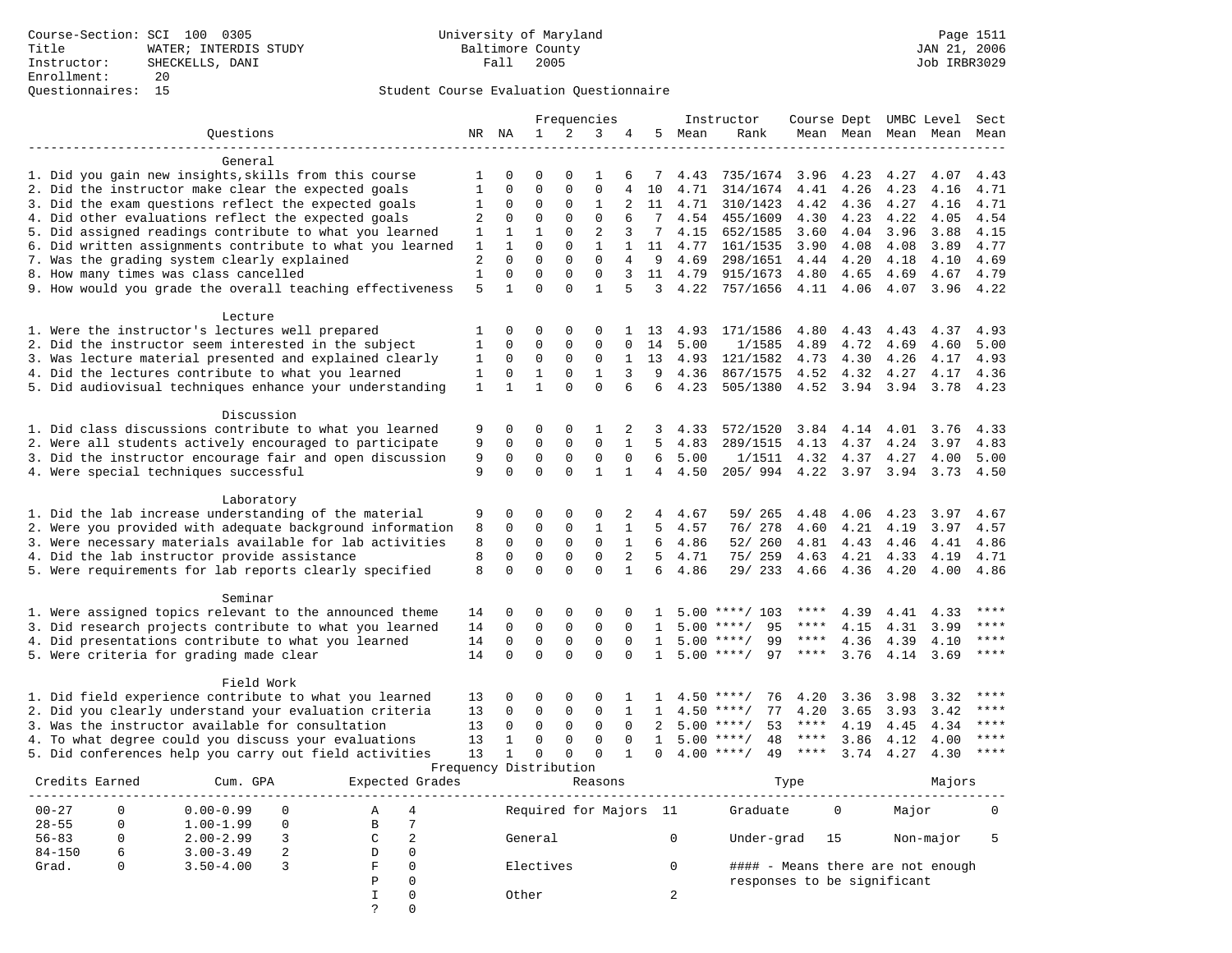|                                                           |                |              |                | Frequencies |                |              |    |      | Instructor     | Course Dept |      |                     | UMBC Level | Sect |
|-----------------------------------------------------------|----------------|--------------|----------------|-------------|----------------|--------------|----|------|----------------|-------------|------|---------------------|------------|------|
| Ouestions                                                 | NR             | ΝA           | $\mathbf{1}$   | 2           | 3              |              | 5  | Mean | Rank           |             |      | Mean Mean Mean Mean |            | Mean |
| General                                                   |                |              |                |             |                |              |    |      |                |             |      |                     |            |      |
| 1. Did you gain new insights, skills from this course     | O              |              | O              | $\Omega$    |                |              | 10 | 4.44 | 703/1674       | 4.44        | 4.23 | 4.27                | 4.07       | 4.44 |
| 2. Did the instructor make clear the expected goals       |                | $\Omega$     | 0              | 0           | $\mathbf 0$    |              | 12 | 4.71 | 325/1674       | 4.71        | 4.26 | 4.23                | 4.16       | 4.71 |
| 3. Did the exam questions reflect the expected goals      | $\Omega$       | $\Omega$     | $\Omega$       | $\Omega$    | 0              |              | 13 | 4.72 | 298/1423       | 4.72        | 4.36 | 4.27                | 4.16       | 4.72 |
| 4. Did other evaluations reflect the expected goals       | O              | $\Omega$     | $\Omega$       | $\Omega$    | $\overline{a}$ | 4            | 12 | 4.56 | 432/1609       | 4.56        | 4.23 | 4.22                | 4.05       | 4.56 |
| 5. Did assigned readings contribute to what you learned   | 0              |              | $\overline{2}$ | $\mathbf 0$ | $\overline{a}$ | $\mathsf{R}$ | 5  | 3.82 | 986/1585       | 3.82        | 4.04 | 3.96                | 3.88       | 3.82 |
| 6. Did written assignments contribute to what you learned | 1              | $\Omega$     | $\Omega$       | $\Omega$    | $\overline{a}$ |              |    | 4.29 | 619/1535       | 4.29        | 4.08 | 4.08                | 3.89       | 4.29 |
| 7. Was the grading system clearly explained               | $\mathbf{0}$   | $\Omega$     | $\Omega$       | $\Omega$    |                |              | 11 | 4.56 | 458/1651       | 4.56        | 4.20 | 4.18                | 4.10       | 4.56 |
| 8. How many times was class cancelled                     | 0              | $\Omega$     | $\Omega$       | $\Omega$    | $\Omega$       | $\mathbf{1}$ | 17 | 4.94 | 424/1673       | 4.94        | 4.65 | 4.69                | 4.67       | 4.94 |
| 9. How would you grade the overall teaching effectiveness | $\overline{a}$ | $\Omega$     | $\Omega$       | $\cap$      | $\Omega$       | 10           | б. | 4.38 | 561/1656       | 4.38        | 4.06 | 4.07                | 3.96       | 4.38 |
| Lecture                                                   |                |              |                |             |                |              |    |      |                |             |      |                     |            |      |
| 1. Were the instructor's lectures well prepared           | O              |              |                | $\Omega$    | $\Omega$       |              | 14 | 4.78 | 453/1586       | 4.78        | 4.43 | 4.43                | 4.37       | 4.78 |
| 2. Did the instructor seem interested in the subject      | 0              | 0            | 0              | $\mathbf 0$ | $\mathbf 0$    |              | 18 | 5.00 | 1/1585         | 5.00        | 4.72 | 4.69                | 4.60       | 5.00 |
| 3. Was lecture material presented and explained clearly   | 0              | $\Omega$     | $\Omega$       | $\Omega$    | $\Omega$       |              | 13 | 4.72 | 353/1582       | 4.72        | 4.30 | 4.26                | 4.17       | 4.72 |
| 4. Did the lectures contribute to what you learned        | 0              | 0            | $\Omega$       | $\mathbf 0$ | 2              |              | 14 | 4.67 | 495/1575       | 4.67        | 4.32 | 4.27                | 4.17       | 4.67 |
| 5. Did audiovisual techniques enhance your understanding  | $\mathbf 0$    | $\cap$       | $\cap$         | $\cap$      | $\mathbf{1}$   |              | 12 | 4.61 | 234/1380       | 4.61        | 3.94 | 3.94                | 3.78       | 4.61 |
| Discussion                                                |                |              |                |             |                |              |    |      |                |             |      |                     |            |      |
| 1. Did class discussions contribute to what you learned   | 2              |              |                |             | 6              |              |    |      | 3.75 1027/1520 | 3.75        | 4.14 | 4.01                | 3.76       | 3.75 |
| 2. Were all students actively encouraged to participate   | 2              | $\Omega$     | $\Omega$       | $\Omega$    | 1              |              | 14 | 4.81 | 313/1515       | 4.81        | 4.37 | 4.24                | 3.97       | 4.81 |
| 3. Did the instructor encourage fair and open discussion  | $\sqrt{2}$     | $\Omega$     | $\Omega$       | $\mathbf 0$ | 1              | 4            | 11 | 4.63 | 544/1511       | 4.63        | 4.37 | 4.27                | 4.00       | 4.63 |
| 4. Were special techniques successful                     | 2              | $\mathbf{1}$ | $\Omega$       | 1           | 1              | 4            | 9  | 4.40 | 287/994        | 4.40        | 3.97 | 3.94                | 3.73       | 4.40 |
| Laboratory                                                |                |              |                |             |                |              |    |      |                |             |      |                     |            |      |
| 1. Did the lab increase understanding of the material     | 1              | 0            | 0              |             | 2              |              | 12 | 4.47 | 101/<br>265    | 4.47        | 4.06 | 4.23                | 3.97       | 4.47 |
| 2. Were you provided with adequate background information | 1              | $\Omega$     | 0              | $\mathbf 0$ | $\Omega$       | 6            | 11 | 4.65 | 62/ 278        | 4.65        | 4.21 | 4.19                | 3.97       | 4.65 |
| 3. Were necessary materials available for lab activities  | 1              | $\Omega$     | 0              | $\Omega$    | $\Omega$       |              | 16 | 4.94 | 25/260         | 4.94        | 4.43 | 4.46                | 4.41       | 4.94 |
| 4. Did the lab instructor provide assistance              | 1              | $\Omega$     | $\Omega$       | $\mathbf 0$ | $\Omega$       |              | 15 | 4.88 | 259<br>37/     | 4.88        | 4.21 | 4.33                | 4.19       | 4.88 |
| 5. Were requirements for lab reports clearly specified    | $\mathbf{1}$   | $\Omega$     | $\cap$         | $\cap$      | $\Omega$       |              | 14 | 4.82 | 31/233         | 4.82        | 4.36 | 4.20                | 4.00       | 4.82 |

| Credits Earned | Cum. GPA |               |          |   | Expected Grades | Reasons                | Type                        | Majors |                                   |  |
|----------------|----------|---------------|----------|---|-----------------|------------------------|-----------------------------|--------|-----------------------------------|--|
| $00 - 27$      |          | $0.00 - 0.99$ | $\Omega$ | A | 14              | Required for Majors 12 | Graduate                    |        | Major                             |  |
| $28 - 55$      |          | $1.00 - 1.99$ | $\Omega$ | В | 2               |                        |                             |        |                                   |  |
| $56 - 83$      | 0        | $2.00 - 2.99$ | $\Omega$ | C |                 | General                | Under-grad                  | 17     | Non-major                         |  |
| $84 - 150$     | 4        | $3.00 - 3.49$ |          | D |                 |                        |                             |        |                                   |  |
| Grad.          |          | $3.50 - 4.00$ | 7        | F |                 | Electives              |                             |        | #### - Means there are not enough |  |
|                |          |               |          | P | $\Omega$        |                        | responses to be significant |        |                                   |  |
|                |          |               |          |   |                 | Other                  |                             |        |                                   |  |
|                |          |               |          |   |                 |                        |                             |        |                                   |  |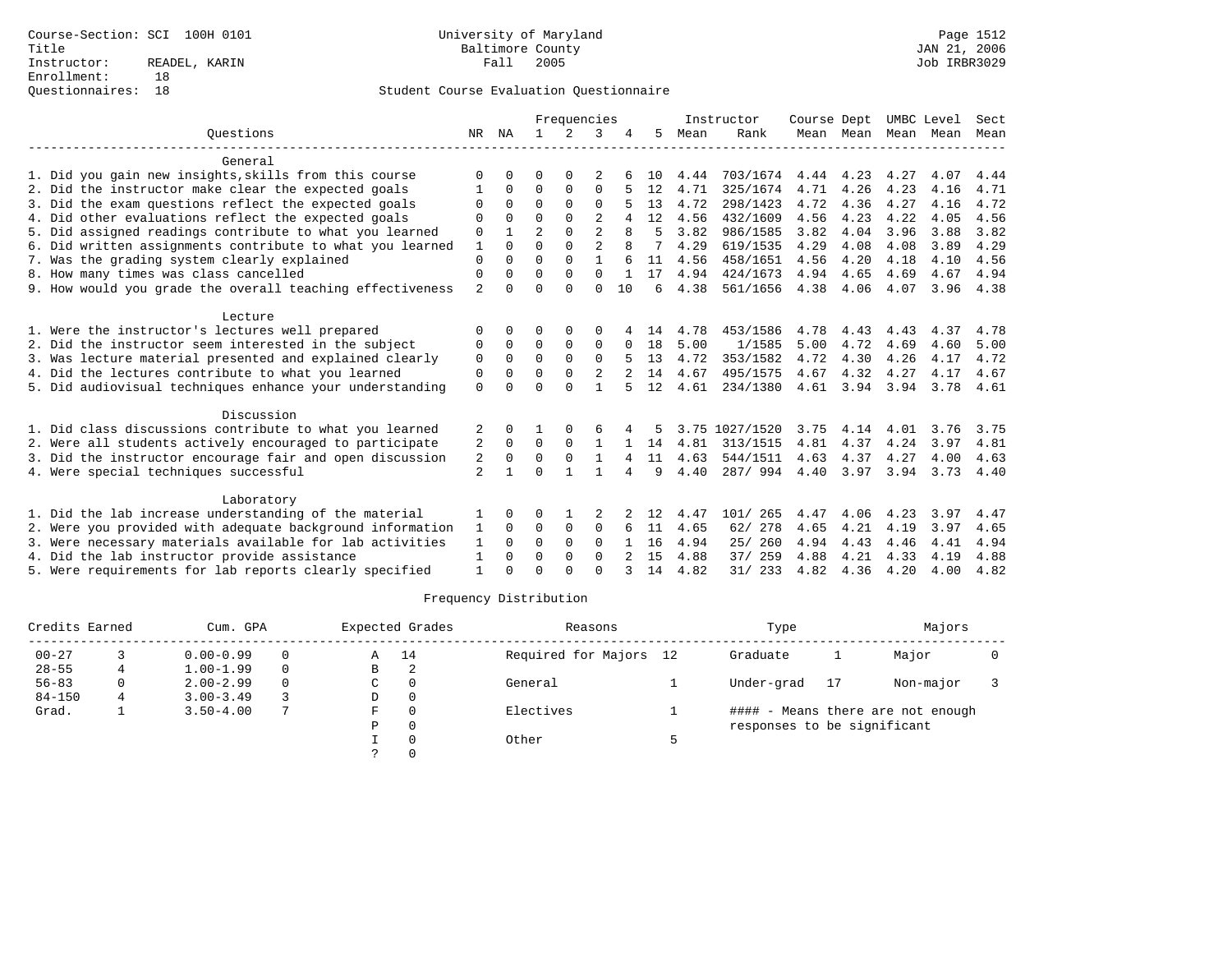## Questionnaires: 14 Student Course Evaluation Questionnaire

|                                                           |                |                        |              |              | Frequencies    |                |                |      | Instructor         | Course Dept |           | UMBC Level |        | Sect        |
|-----------------------------------------------------------|----------------|------------------------|--------------|--------------|----------------|----------------|----------------|------|--------------------|-------------|-----------|------------|--------|-------------|
| Ouestions                                                 |                | NR NA                  | $\mathbf{1}$ | 2            | 3              | 4              | 5              | Mean | Rank               |             | Mean Mean | Mean       | Mean   | Mean        |
|                                                           |                |                        |              |              |                |                |                |      |                    |             |           |            |        |             |
| General                                                   |                |                        |              |              |                |                |                |      |                    |             |           |            |        |             |
| 1. Did you gain new insights, skills from this course     | 1              | 0                      | $\Omega$     | $\mathbf 0$  | 3              | 5              | 5              |      | 4.15 1066/1674     | 4.20        | 4.23      | 4.27       | 4.07   | 4.15        |
| 2. Did the instructor make clear the expected goals       | 1              | $\mathbf 0$            | $\mathbf 0$  | $\mathbf{0}$ | 2              | 6              | 5              | 4.23 | 956/1674           | 4.62        | 4.26      | 4.23       | 4.16   | 4.23        |
| 3. Did the exam questions reflect the expected goals      | 1              | $\mathbf 0$            | $\mathbf 0$  | $\mathbf{0}$ | $\mathbf 0$    | 5              | 8              | 4.62 | 445/1423           | 4.43        | 4.36      | 4.27       | 4.16   | 4.62        |
| 4. Did other evaluations reflect the expected goals       | 1              | $\mathbf 0$            | $\mathbf 0$  | $\mathbf 0$  | $\overline{c}$ | 5              | 6              | 4.31 | 786/1609           | 4.53        | 4.23      | 4.22       | 4.05   | 4.31        |
| 5. Did assigned readings contribute to what you learned   | 1              | 1                      | $\mathbf{1}$ | $\mathbf{0}$ | 3              | 6              | $\overline{2}$ |      | 3.67 1121/1585     | 3.46        | 4.04      | 3.96       | 3.88   | 3.67        |
| 6. Did written assignments contribute to what you learned | $\mathbf{1}$   | $\Omega$               | $\mathbf{1}$ | $\Omega$     | $\overline{3}$ | 5              | 4              |      | 3.85 1074/1535     | 4.05        | 4.08      | 4.08       | 3.89   | 3.85        |
| 7. Was the grading system clearly explained               | 1              | $\Omega$               | $\Omega$     | $\Omega$     | $\overline{2}$ | 2              | 9              | 4.54 | 484/1651           | 4.52        | 4.20      | 4.18       | 4.10   | 4.54        |
| 8. How many times was class cancelled                     | $\mathbf{1}$   | $\mathbf 0$            | $\Omega$     | $\mathbf{0}$ | $\mathbf 0$    | 0              | 13             | 5.00 | 1/1673             | 4.88        | 4.65      | 4.69       | 4.67   | 5.00        |
| 9. How would you grade the overall teaching effectiveness | $\overline{3}$ | $\Omega$               | $\Omega$     | $\Omega$     | $\overline{a}$ | 6              | 3              | 4.09 | 900/1656           | 4.05        | 4.06      | 4.07       | 3.96   | 4.09        |
| Lecture                                                   |                |                        |              |              |                |                |                |      |                    |             |           |            |        |             |
| 1. Were the instructor's lectures well prepared           | 1              | $\Omega$               | $\Omega$     | $\Omega$     | $\Omega$       | $\mathbf{1}$   | 12             | 4.92 | 171/1586           | 4.96        | 4.43      | 4.43       | 4.37   | 4.92        |
| 2. Did the instructor seem interested in the subject      | 1              | $\Omega$               | $\mathbf 0$  | $\mathbf{0}$ | $\Omega$       | $\mathbf{1}$   | 12             | 4.92 | 453/1585           | 4.96        | 4.72      | 4.69       | 4.60   | 4.92        |
| 3. Was lecture material presented and explained clearly   | 1              | $\mathbf 0$            | $\mathbf 0$  | 0            | 0              | 3              | 10             | 4.77 | 299/1582           | 4.76        | 4.30      | 4.26       | 4.17   | 4.77        |
| 4. Did the lectures contribute to what you learned        | 1              | $\Omega$               | $\Omega$     | $\Omega$     | $\mathbf{1}$   | $\overline{a}$ | 10             | 4.69 | 453/1575           | 4.72        | 4.32      | 4.27       | 4.17   | 4.69        |
| 5. Did audiovisual techniques enhance your understanding  | 1              | $\Omega$               | $\Omega$     | $\Omega$     | $\overline{2}$ | 5              | 6              | 4.31 | 447/1380           | 4.53        | 3.94      | 3.94       | 3.78   | 4.31        |
|                                                           |                |                        |              |              |                |                |                |      |                    |             |           |            |        |             |
| Discussion                                                |                |                        |              |              |                |                |                |      |                    |             |           |            |        |             |
| 1. Did class discussions contribute to what you learned   | 4              | 0                      | 0            | $\mathbf 0$  | 2              |                | 1              | 3.90 | 924/1520           | 4.32        | 4.14      | 4.01       | 3.76   | 3.90        |
| 2. Were all students actively encouraged to participate   | 4              | $\mathbf 0$            | $\mathsf 0$  | $\mathbf{1}$ | 0              | 4              | 5              | 4.30 | 857/1515           | 4.65        | 4.37      | 4.24       | 3.97   | 4.30        |
| 3. Did the instructor encourage fair and open discussion  | 4              | $\mathbf 0$            | $\mathbf 0$  | $\mathbf 0$  | $\mathbf{1}$   | 3              | 6              | 4.50 | 642/1511           | 4.75        | 4.37      | 4.27       | 4.00   | 4.50        |
| 4. Were special techniques successful                     | $\overline{4}$ | $\mathbf{1}$           | $\Omega$     | $\Omega$     | $\overline{2}$ | $\overline{4}$ | 3              | 4.11 | 438/ 994           | 4.18        | 3.97      | 3.94       | 3.73   | 4.11        |
|                                                           |                |                        |              |              |                |                |                |      |                    |             |           |            |        |             |
| Laboratory                                                |                |                        |              |              |                |                |                |      |                    |             |           |            |        |             |
| 1. Did the lab increase understanding of the material     | 2              | 0                      | $\Omega$     | $\Omega$     | 3              | 6              | 3              | 4.00 | 178/ 265           | 4.13        | 4.06      | 4.23       | 3.97   | 4.00        |
| 2. Were you provided with adequate background information | 2              | $\mathbf 0$            | $\mathbf 0$  | $\mathbf{0}$ | $\overline{c}$ | 3              | 7              | 4.42 | 113/ 278           | 4.71        | 4.21      | 4.19       | 3.97   | 4.42        |
| 3. Were necessary materials available for lab activities  | 2              | $\Omega$               | $\Omega$     | $\Omega$     | $\Omega$       | 3              | 9              | 4.75 | 77/ 260            | 4.21        | 4.43      | 4.46       | 4.41   | 4.75        |
| 4. Did the lab instructor provide assistance              | $\overline{2}$ | $\Omega$               | $\Omega$     | $\mathbf{1}$ | $\overline{c}$ | 6              | 3              | 3.92 | 203/259            | 4.29        | 4.21      | 4.33       | 4.19   | 3.92        |
| 5. Were requirements for lab reports clearly specified    | 2              | $\Omega$               | $\Omega$     | $\Omega$     | $\Omega$       | 3              | 9              | 4.75 | 41/233             | 4.71        | 4.36      | 4.20       | 4.00   | 4.75        |
| Field Work                                                |                |                        |              |              |                |                |                |      |                    |             |           |            |        |             |
| 1. Did field experience contribute to what you learned    | 13             | 0                      | 0            | $\mathbf 0$  | 0              |                |                |      | $4.00$ ****/<br>76 | ****        | 3.36      | 3.98       | 3.32   | ****        |
| 2. Did you clearly understand your evaluation criteria    | 13             | $\Omega$               | $\Omega$     | $\mathbf 0$  | $\mathbf 0$    | $\mathbf{1}$   | $\Omega$       |      | $4.00$ ****/<br>77 | ****        | 3.65      | 3.93       | 3.42   | ****        |
| 3. Was the instructor available for consultation          | 13             | $\Omega$               | $\mathbf 0$  | $\mathbf 0$  | $\mathbf 0$    | $\Omega$       | 1              |      | $5.00$ ****/<br>53 | $***$ * * * | 4.19      | 4.45       | 4.34   | ****        |
| 4. To what degree could you discuss your evaluations      | 13             | $\Omega$               | $\mathbf 0$  | $\mathbf{0}$ | $\mathbf 0$    | $\mathbf{1}$   | $\Omega$       |      | 48<br>$4.00$ ****/ | $***$ * * * | 3.86      | 4.12       | 4.00   | ****        |
| 5. Did conferences help you carry out field activities    | 13             | $\Omega$               | $\Omega$     | $\Omega$     | $\Omega$       | $\Omega$       | $\mathbf{1}$   |      | $5.00$ ****/<br>49 | ****        | 3.74      | 4.27       | 4.30   | $***$       |
| Self Paced                                                |                |                        |              |              |                |                |                |      |                    |             |           |            |        |             |
| 1. Did self-paced system contribute to what you learned   | 13             | 0                      | 0            | 0            | 0              | 1              | 0              | 4.00 | 61<br>****/        | ****        | 4.03      | 4.09       | 3.87   | $***$ * * * |
| 2. Did study questions make clear the expected goal       | 13             | $\Omega$               | $\mathbf 0$  | $\mathbf 0$  | $\mathbf 0$    | $\Omega$       | $\mathbf{1}$   | 5.00 | $***/$<br>52       | ****        | 4.21      | 4.26       | 3.91   | ****        |
| 3. Were your contacts with the instructor helpful         | 13             | $\mathbf 0$            | $\mathbf 0$  | $\mathbf 0$  | $\Omega$       | $\mathbf{1}$   | $\Omega$       |      | $4.00$ ****/<br>50 | ****        | 4.23      | 4.44       | 4.39   | ****        |
| 4. Was the feedback/tutoring by proctors helpful          | 13             | $\mathbf 0$            | $\mathbf 0$  | $\mathbf 0$  | $\Omega$       | $\mathbf{1}$   | $\Omega$       |      | $4.00$ ****/<br>35 | $***$ * * * | 4.22      | 4.36       | 3.92   | ****        |
| 5. Were there enough proctors for all the students        | 13             | $\Omega$               | $\Omega$     | $\Omega$     | $\Omega$       | $\mathbf{1}$   | $\Omega$       |      | $4.00$ ****/<br>31 | ****        | 4.25      | 4.34       | 3.88   | ****        |
|                                                           |                | Frequency Distribution |              |              |                |                |                |      |                    |             |           |            |        |             |
| Credits Earned<br>Cum. GPA<br>Expected Grades             |                |                        |              |              | Reasons        |                |                |      |                    | Type        |           |            | Majors |             |

| crealus Barnea | Cum. GPA      |    | Expected Grades | Reasons                | t y be                      |    | Majors                       |   |  |
|----------------|---------------|----|-----------------|------------------------|-----------------------------|----|------------------------------|---|--|
| $00 - 27$      | $0.00 - 0.99$ | Α  |                 | Required for Majors 10 | Graduate                    | 0  | Major                        | 0 |  |
| $28 - 55$      | $1.00 - 1.99$ | B  |                 |                        |                             |    |                              |   |  |
| $56 - 83$      | $2.00 - 2.99$ | C  |                 | General                | Under-grad                  | 14 | Non-major                    | 8 |  |
| $84 - 150$     | $3.00 - 3.49$ | D  | $\Omega$        |                        |                             |    |                              |   |  |
| Grad.          | $3.50 - 4.00$ | F. |                 | Electives              | ####                        |    | - Means there are not enough |   |  |
|                |               | D  | $\Omega$        |                        | responses to be significant |    |                              |   |  |
|                |               |    |                 | Other                  |                             |    |                              |   |  |
|                |               |    |                 |                        |                             |    |                              |   |  |